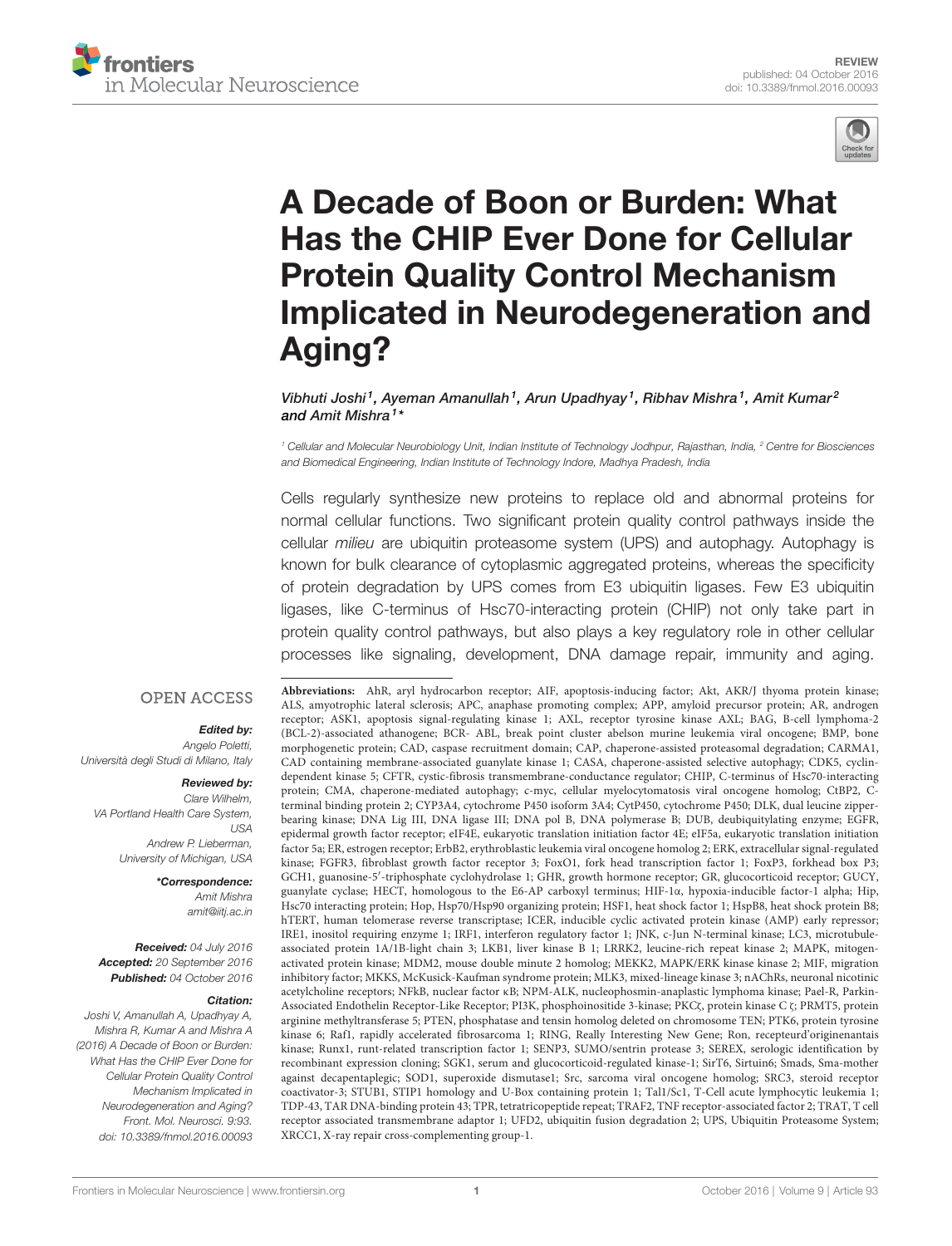CHIP targets misfolded proteins for their degradation through proteasome, as well as autophagy; simultaneously, with the help of chaperones, it also regulates folding attempts for misfolded proteins. The broad range of CHIP substrates and their associations with multiple pathologies make it a key molecule to work upon and focus for future therapeutic interventions. E3 ubiquitin ligase CHIP interacts and degrades many protein inclusions formed in neurodegenerative diseases. The presence of CHIP at various nodes of cellular protein-protein interaction network presents this molecule as a potential candidate for further research. In this review, we have explored a wide range of functionality of CHIP inside cells by a detailed presentation of its co-chaperone, E3 and E4 enzyme like functions, with central focus on its protein quality control roles in neurodegenerative diseases. We have also raised many unexplored but expected fundamental questions regarding CHIP functions, which generate hopes for its future applications in research, as well as drug discovery.

Keywords: E3 ubiquitin ligases, misfolded proteins, neurodegeneration, cell death, aging

### INTRODUCTION

A nascent polypeptide chain achieves its native structure with the help of folding machinery present inside the cells that includes molecular chaperones and other associated proteins. However, many of these proteins are not able to fold properly and are needed to be cleared from the cell by the cellular protein quality control system that includes mainly ubiquitin proteasome system (UPS) and autophagy. These two systems either work independently or in collaboration with each other (Goldberg, 2003; Korolchuk et al., 2010). Molecular chaperones are the supervisors of newly synthesized polypeptides in the crowded cellular milieu. The guidance of chaperones assists immature polypeptides to acquire a functional macromolecular structure and move towards appropriate cellular localization to perform pre-defined functions (Ellis and Hemmingsen, 1989; Hartl, 1996). Two well-studied chaperones are heat shock proteins, Hsp70 and Hsp90. Heat shock proteins function as stress-induced proteins to monitor changes in the molecular environment of the cell (Nollen and Morimoto, 2002). The chaperones not only assist new proteins in achieving the functional activity by proper folding, but also play crucial roles in removal of aberrant proteins, either by UPS or by autophagy pathway (Hartl et al., 2011).

Chaperones participate in protein quality control processes of the cell by forming complexes with E3 ubiquitin ligases, ubiquitin molecules, various accessory co-chaperones (Hsp40, BAG-1, BAG-3, etc.) and other proteins to tag misfolded or improperly folded proteins for their removal from the cells (Edkins, 2015). UPS involves ubiquitin-dependent degradation of various misfolded proteins (Ciechanover, 1994; Hochstrasser, 1996). UPS consists of three enzymes E1 ubiquitin activating enzyme, E2 ubiquitin conjugating enzymes and E3 ubiquitin ligases. Other than these enzymes a small 76 amino acid long ubiquitin protein, and 26S proteasome, the proteolytic machinery of the cell with different types of protease activities, are other major components of the UPS (Hershko, 1998). As shown in **Figure 1A**, ubiquitination of a particular protein, with the help of successive activities of E1, E2 and E3 enzymes generates a degradation signal onto a protein, for its translocation to the 26S proteasome interior, where the catalytic sites of proteasome cleave polypeptide into smaller oligopeptides. The specificity in the functioning of UPS comes from E3 ubiquitin ligase enzymes, which recognize misfolded proteins and continue their elimination through catalytic activities of 26S proteasome (Pickart, 2001).

Autophagy is another widely explored pathway that helps in clearance of the cytoplasmic bulk of misfolded proteins, by using lysosomal proteolysis (Seglen and Bohley, 1992). The cytoplasmic bulk includes aggregates, oligomers, protein complexes, misfolded soluble proteins and sometimes cellular organelles. Autophagic degradation begins with the formation of the double-layered membrane, the phagophore, that is designated as autophagosome when wrapped around autophagic substrates. The tag of autophagosomal markers, like p62 helps in the transportation of autophagosome to lysosome for final degradation by lysosomal hydrolases (Korolchuk et al., 2010). Chaperone-assisted selective autophagy (CASA) and chaperone-mediated autophagy (CMA) are examples of two types of autophagy, where chaperones are involved in protein degradation, using this lysosomal pathway (Kaushik and Cuervo, 2012). Chaperone-assisted proteasomal degradation (CAP) elucidates another mechanism where chaperones steer misfolded proteins towards the ubiquitinmediated proteasomal degradation (Kettern et al., 2010). Chaperones are also responsible for the crosstalk between these two pathways of protein degradation (Park and Cuervo, 2013).

C-terminus of Hsc70-interacting protein (CHIP) is profoundly involved in most of the above-described quality control pathways (Kettern et al., 2010). Previously, we have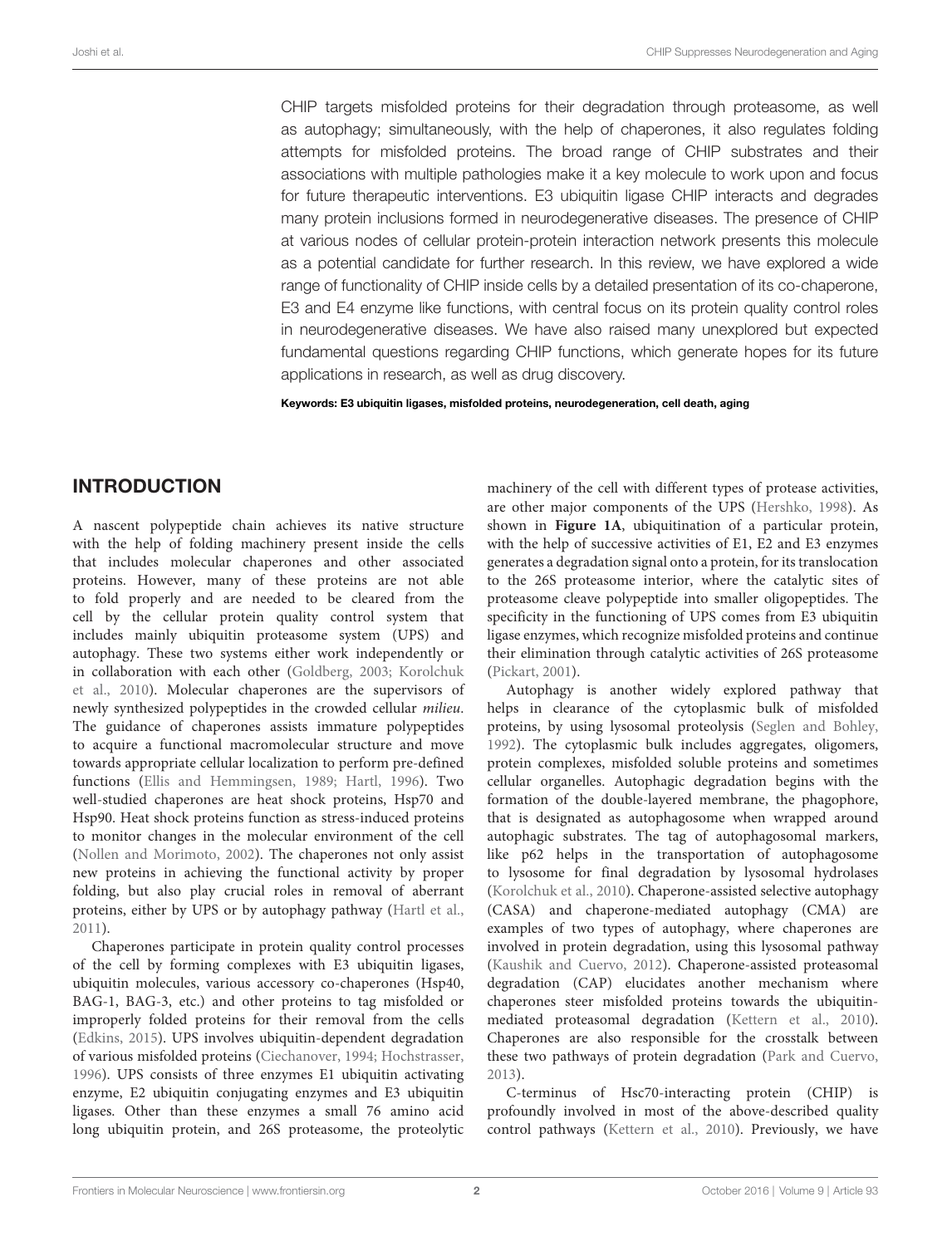

FIGURE 1 | Structural aspects of C-terminus of Hsc70-interacting protein (CHIP) and multiple sequence analysis of its domains. (A) Schematic representation of the ubiquitin proteasome system (UPS) shows an ATP-dependent ubiquitin activation by E1 ubiquitin activating the enzyme, followed by attachment of ubiquitin to E2 conjugating enzymes and later targeting misfolded proteins by specific E3 ubiquitin ligase enzymes for degradation by 26S proteasome complex. (B) Human STIP1 Homology And U-Box Containing Gene 1 (STUB1) gene codes for E3 ubiquitin ligase CHIP; mRNA contains seven exons and six introns. The mRNA synthesizes a 303 amino acid long protein, which contains three tetratricopeptide repeat (TPR) domains at its N-terminal and one U-box domain at its C-terminals. A structural comparison of U-box domain with RING finger domain has been done to illustrate the respective arrangements of α-helices and β-sheets. (C) Sequence alignment of CHIP with other co-chaperones, showing evolutionarily conserved TPR domains. (D) U-box domains of CHIP and different E3 ubiquitin ligases have been aligned to elucidate their conserved region. Clustal Omega and Jalview were used for alignment and visualization respectively, with default coloring schemes (Clamp et al., 2004; Sievers et al., 2011). Asterisk (\*) shows absolute conservation of amino acids, whereas score 0–9 followed by plus sign shows the levels of amino acid conservation.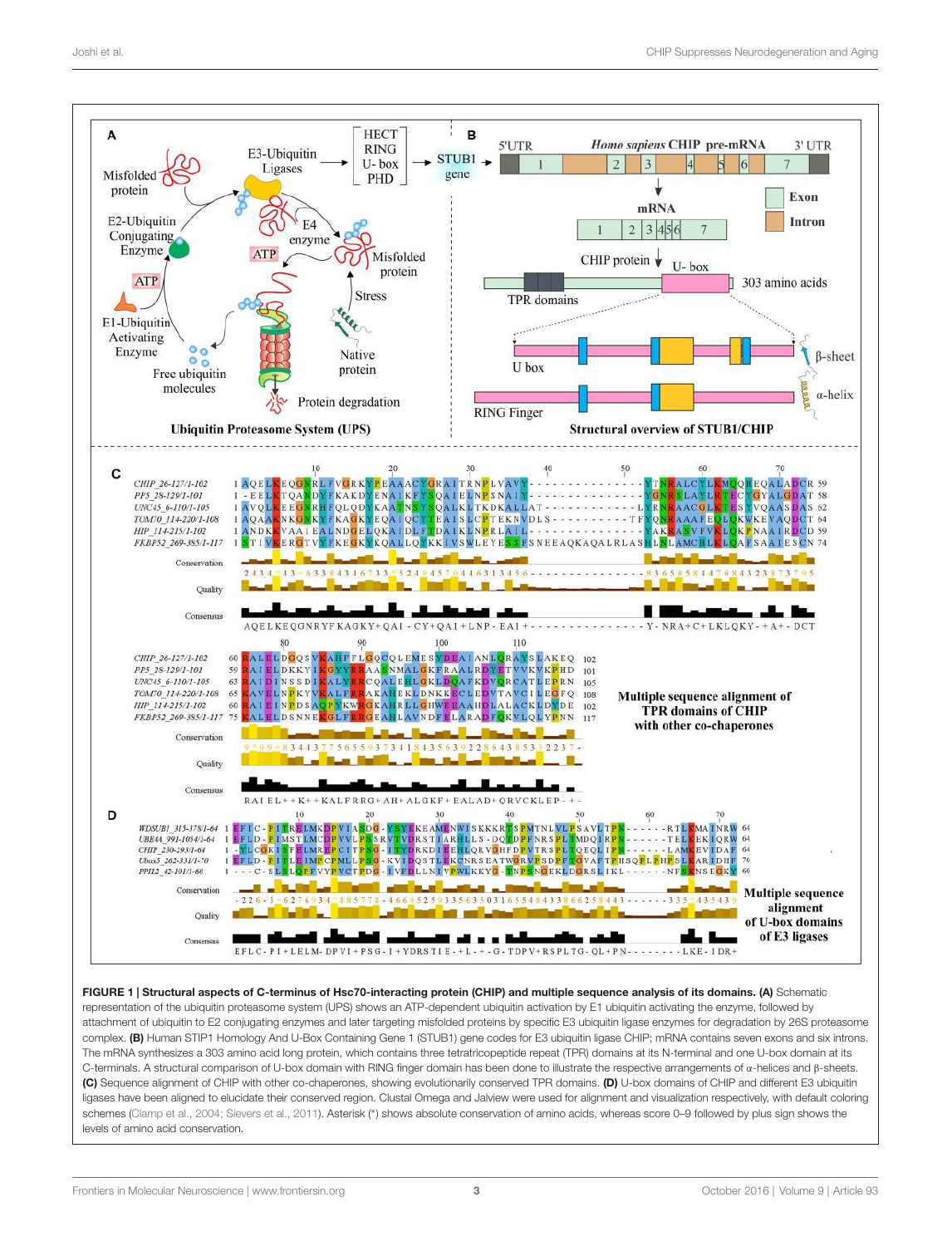shown various cellular strategies embraced by E3 ubiquitin ligases in the removal of aberrant cellular proteins. Few E3 ubiquitin ligases like CHIP, cullin5, E6-AP, etc. function in association with various chaperones like Hsp70, Hsp90, etc. to maintain the quality of cellular proteins (Chhangani et al., 2013). CHIP is one of the most extensively studied E3 ubiquitin ligase associated with chaperones (Murata et al., 2001). E3 ubiquitin ligase activity of CHIP is because of its evolutionarily conserved U-box domain, which is a modified form of the Really Interesting New Gene (RING) domain which also contains a metal chelating region (Hatakeyama et al., 2001; Jiang et al., 2001). Cytoplasmic 35 kDa protein CHIP was firstly recognized as a chaperone interacting protein because of its tetratricopeptide repeat containing (TPR) domain, which is similar to Hsp70-Hsp90 organizing protein (Hop) and Hsc70 interacting protein (Hip; Ballinger et al., 1999). Negative regulation of a substrate binding cycle of Hsc70-Hsp70 by CHIP reveals its dual role as co-chaperone as well as E3 ubiquitin ligase for protein quality control in cells (Connell et al., 2001). CHIP has also been shown as a connecting link between chaperones and proteasome system (McDonough and Patterson, 2003).

The involvement of CHIP in various physiological functions defines its worth in the maintenance of cellular homeostasis; earlier findings have described its roles in a number of pathways and diseases (Paul and Ghosh, 2015). However, its exceptional significance was found in an array of neurodegenerative disorders with greater extent (Dickey et al., 2007). Another potential reason of extensive research on CHIP is its association with a wide range of diseases, such as cardiac disorders, muscular disorders and different types of cancers (Adachi et al., 2007; Willis et al., 2008; Cao et al., 2016). In this review, we first describe structural aspects and involvement of CHIP in various quality control pathways, and then we elaborate its liaison in various diseases, with a special focus on neurodegeneration and associated disorders. Loss of neurons is more crucial than the loss of any other cell in the body, as the possibility of recovery or replacement is negligible in this case (Currais et al., 2009). Understanding and analyzing available data about molecules like CHIP, that are directly linked to multiple neurodegenerative diseases, will provide hope for the development of preventive measures for these pathologies. We, here, try to compile a detailed and descriptive analysis of CHIP and its association with neurodegenerative disorders, to focus on its wide scope in future drug discovery.

## JOURNEY OF CHIP: GENE TO PROTEIN

The CHIP protein in humans is encoded by STIP1 Homology and U-Box Containing gene 1 (STUB1), with the cytogenetic band at location p13.3 on chromosome number 16. The premRNA consists of seven exons and six introns within 2760 base pairs of the CHIP/STUB1 gene. As represented in **Figure 1B**, human CHIP protein is of 303 amino acids in length (Ballinger et al., 1999; Shi et al., 2013). The first identification of CHIP antigen was done in chronic lymphocytic leukemia patients,

using serologic identification by recombinant expression cloning (SEREX) method (Krackhardt et al., 2002). The two isoforms produced by alternate splicing are of 303 and 231 amino acid long sequences having NCBI accession: NP\_005852.2 and NP\_001280126.1 respectively, but no experimental confirmation for the second isoform is available.

### Structural Overview of CHIP Domains

Interaction of CHIP with heat shock proteins occurs because of its TPR domain; this interaction of CHIP with C-terminus of Hsc70 or Hsp70 does not have any interference in its binding with misfolded proteins. Apart from TPR domain, its adjacent positively charged region is also significantly responsible for this interaction (Ballinger et al., 1999; McDonough and Patterson, 2003). Located at N-terminal of CHIP, this TPR domain consists of three pairs of anti-parallel α-helices and elongated seventh helix with packed N-terminus against its third helical pair (Zhang et al., 2005). TPR domains are structurally conserved among many other co-chaperones, which also have a tendency to bind with Hsp70 and Hsp90 (McDonough and Patterson, 2003). In a multiple sequence alignment analysis, which is presented in **Figure 1C**, conserved nature of this domain in CHIP and other co-chaperones are observed, giving an indication of how the interaction of CHIP occurs with chaperones and how this is directly associated with many other co-chaperones.

STUB1/CHIP is a member of U-box-containing E3 ubiquitin ligases family, which is also responsible for conferring it an E4 enzyme-like activity (Jiang et al., 2001). The conserved ∼70 amino acids long U-box domain is found from yeasts to humans, in various proteins (Hatakeyama et al., 2001). Previously, only two families of E3 ubiquitin ligases, Homologous to the E6-AP Carboxyl Terminus (HECT) and RING were well characterized (Passmore and Barford, 2004; Metzger et al., 2012). But in last two decades, many U-box containing proteins were identified for their function in polyubiquitination (Aravind and Koonin, 2000; Ohi et al., 2003). They were therefore established as a new family of E3 ubiquitin ligases which are also involved in protein quality control functions (Cyr et al., 2002). The U-box domain was first identified as multiubiquitin chain forming domain in a yeast ubiquitin fusion degradation 2 (UFD2) protein (Koegl et al., 1999). Later, it was found that all mammalian U-box proteins interact with chaperones, as in the case of CHIP (Hatakeyama et al., 2004). **Figure 1D** compares conserved regions of CHIP U-box domain with other U-box containing E3 ubiquitin ligases obtained from multiple sequence alignment.

# Post-Translational Modifications of CHIP Polypeptide

Ubiquitination is one of the ways to regulate CHIP activity. Ube2W, an E2 ubiquitin conjugating enzyme, ubiquitylates CHIP at N-terminus instead of any of its lysine residues, as observed in the mass spectrometry data. This is one type of protein modification that increases its activity of ubiquitination of substrates (Tatham et al., 2013). A similar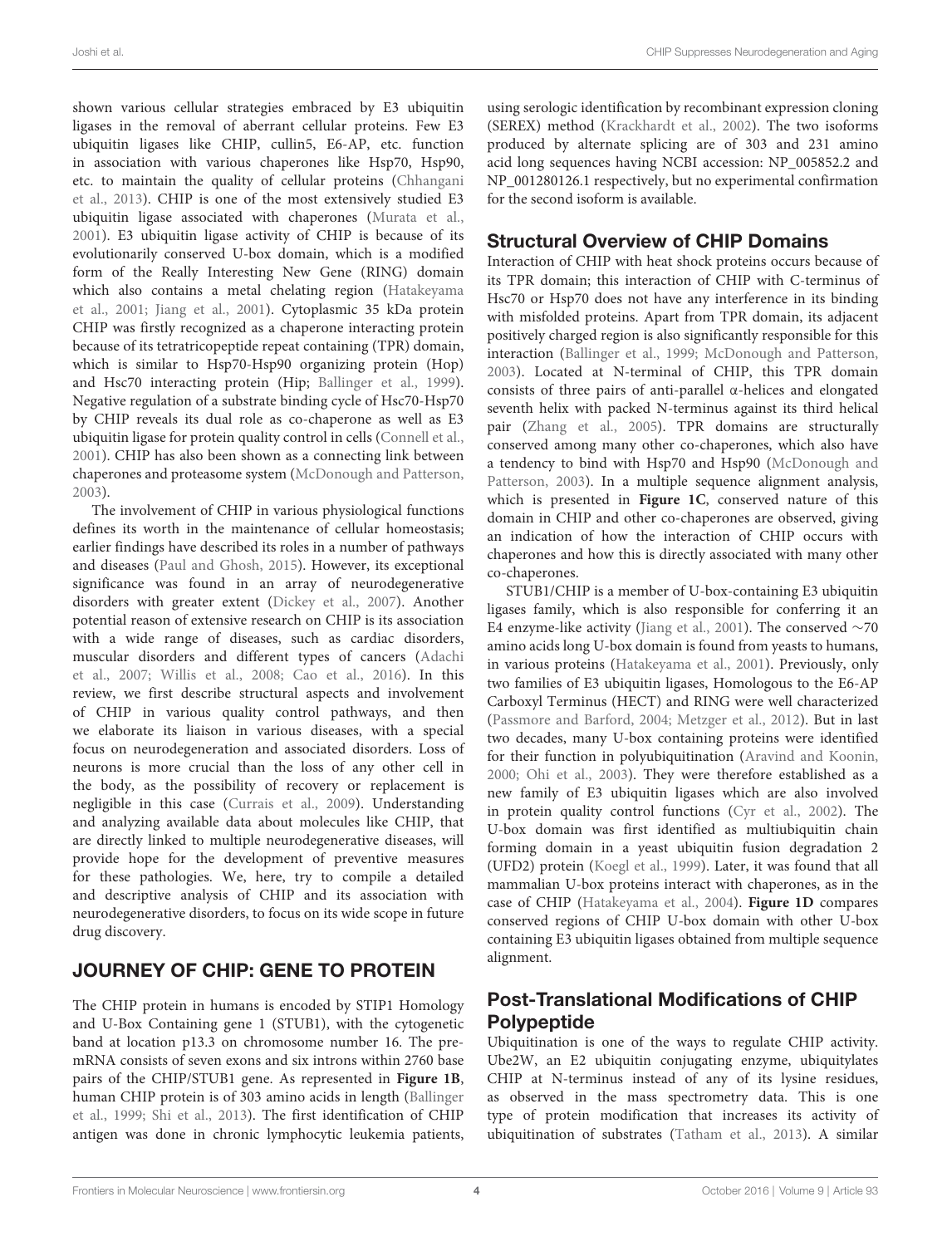type of modification has been observed in the case of CHIP-UbcH5A complex, which shows unconventional ubiquitination by attaching polyubiquitin chain on CHIP, lacking specificity for any of the seven lysine residues of ubiquitin (Windheim et al., 2008). Another post-translational modification in CHIP polypeptide is phosphorylation at two serine residues Ser<sup>19</sup> and  $Ser<sup>23</sup>$  and also the presence of one auto-ubiquitination site Lys<sup>22</sup> (Graf et al., 2010). Interaction of CHIP with laforin-malin complex promotes the translocation of CHIP from the cytoplasm to the nucleus upon heat shock (Sengupta et al., 2011). These examples of different types of modifications of CHIP sheds some light on importance of this protein in cellular interactions and also describes various ways, by which cell can precisely modify its major proteins to effectively deliver their crucial functions.

### Pathogenic Mutations of CHIP Associated with Disorders

Mutation in STUB1 gene is one of the genetic causes of the Gordon Holmes syndrome, an autosomal recessive type of hereditary cerebellar ataxia in association with hypogonadotropic hypogonadism (Ronnebaum et al., 2014; Shi et al., 2014). Patients with mutations in this gene shows similar neurological phenotypes, as shown by patients with a mutation in two other genes associated with this syndrome RNF216 and OTUD1 (Shi et al., 2013; de Roux et al., 2016). SCA3 mice, a disease model of Machado-Joseph disease, also showed decreased levels of CHIP. This could probably be because of an increase in affinity of ataxin-3 for CHIP, which results in such decrease in CHIP levels throughout the brain (Scaglione et al., 2011). Another study showed that mutation in STUB1 affects its E3 ubiquitin ligase activity and prevents hypoxia inducible factor-1 A (HIF1A) degradation by CMA (Ferreira et al., 2013). A critical brain disease, intracranial aneurysm (IA), also involves STUB1 mutation that contributes to vascular remodeling, related to the development of this disorder (Su et al., 2013). Study of IL-4R signaling regulation by STUB1 reveals that its mutation is linked with lung inflammation having hypersecretion of the mucus and elevated level of serum IgE (Wei et al., 2014). These mutations establish the eminent participation of this E3 ubiquitin ligase protein in many pivotal metabolic pathways and developmental stages.

## FUNCTIONAL PLASTICITY OF CHIP

Till date, more than 600 E3 ubiquitin ligases of different domains, properties and activities have been identified, and search is still on (Li W. et al., 2008). CHIP is important because of its functional relevance in overall working and regulation of the cell proteins. CHIP orchestrates regulation of cellular proteins from folding to degradation by various mechanisms, including a coordinated function with molecular chaperones to refold the unfolded protein species, as well as a welldirected degradation of those, which are beyond the refolding range, via proteasome or autophagy. So, to accomplish such a wide range of responsibilities, it should be a multifaceted molecule (Connell et al., 2001). To perform this task, CHIP has evolved various ways to ubiquitinate its substrates by interaction with different E2 conjugating enzymes that form a variety of signals, according to which it decides the fate of substrates. E2s are the family of enzymes, having highly conserved ubiquitin conjugating domain. These enzymes, in combination with E3s, play an important role in determining the fate of substrate proteins, by selecting a lysine residue, on which ubiquitin moiety must be added. NMR studies provide evidence that E2 enzymes require a well conserved S-P-A motif in loop seven, which is found in many E2 enzymes, to recognize and bind with CHIP. The specificity that determines the binding of UbcH5 and Ubc13-Uev1a, the E2 ubiquitinconjugating enzymes, with CHIP E3 ubiquitin ligase is their S-P-A motif. It also interacts with Ube2e2, the class III E2 enzyme because of this conserved S-P-A motif, providing the significance of this motif in such kind of interactions between U-box containing E3 ligases and associated E2 enzymes (Xu et al., 2008).

The mechanism of polyubiquitination by binding of Ubc13- Uev1a and UbcH5 with CHIP differ from each other as Ubc13- Uev1a association causes Lys<sup>63</sup>-linked polyubiquitination, whereas ubiquitination with UbcH5 does not have any specificity of a lysine residue and the polyubiquitin chain remains linked to CHIP (Windheim et al., 2008). It has been shown in another finding that interaction with UbcH5 causes Lys48-linked ubiquitination and it leads to degradation of proteins (Murata et al., 2003; Schulman and Chen, 2005). An in vitro study has shown that CHIP, with the aid of UbcH5 and UbcH6, can efficiently ubiquitinate interferon regulatory factor 1 (IRF1), giving an idea of its modulation, under stress conditions (Narayan et al., 2011). Similarly, another study based on CHIP U-box domain showed that eight E2's (Ube2D1, Ube2D2, Ube2D3, Ube2E1, Ube2E2, Ube2E3, Ube2N and Ube2W) can specifically interact with this domain (Soss et al., 2011). As evident from the above studies, CHIP interacts and cooperates with different E2's. However, the basis of interaction towards a particular E2, thereby, producing different ubiquitin signals, is highly complex and still much work is needed to be done to understand this mechanism.

## CHIP, as a Co-Chaperone

There are various studies that provide evidence that CHIP tightly regulates chaperones. It not only assists in the functioning of chaperones, but also promotes or inhibits their co-chaperone modulated activities. One such example is the antagonistic regulation of Hop activity, by binding of CHIP to C-terminus of Hsp70 and Hsp90, using its TPR domain. Hop generally promotes folding of proteins in conjugation with Hsp70/90 complex, with the aid of Hsp40, stimulated ATPase activity of Hsc70. But, CHIP when binds with Hsp90 through its TPR chaperone adapter domain, further recruits E2 enzymes, ubiquitinate substrate proteins and marks them for proteasomal degradation (Ballinger et al., 1999; Höhfeld et al., 2001). As shown in **Figure 2**, CHIP competitively dissociates p23, another Hsp90 associated co-chaperone, which promotes Hsp90-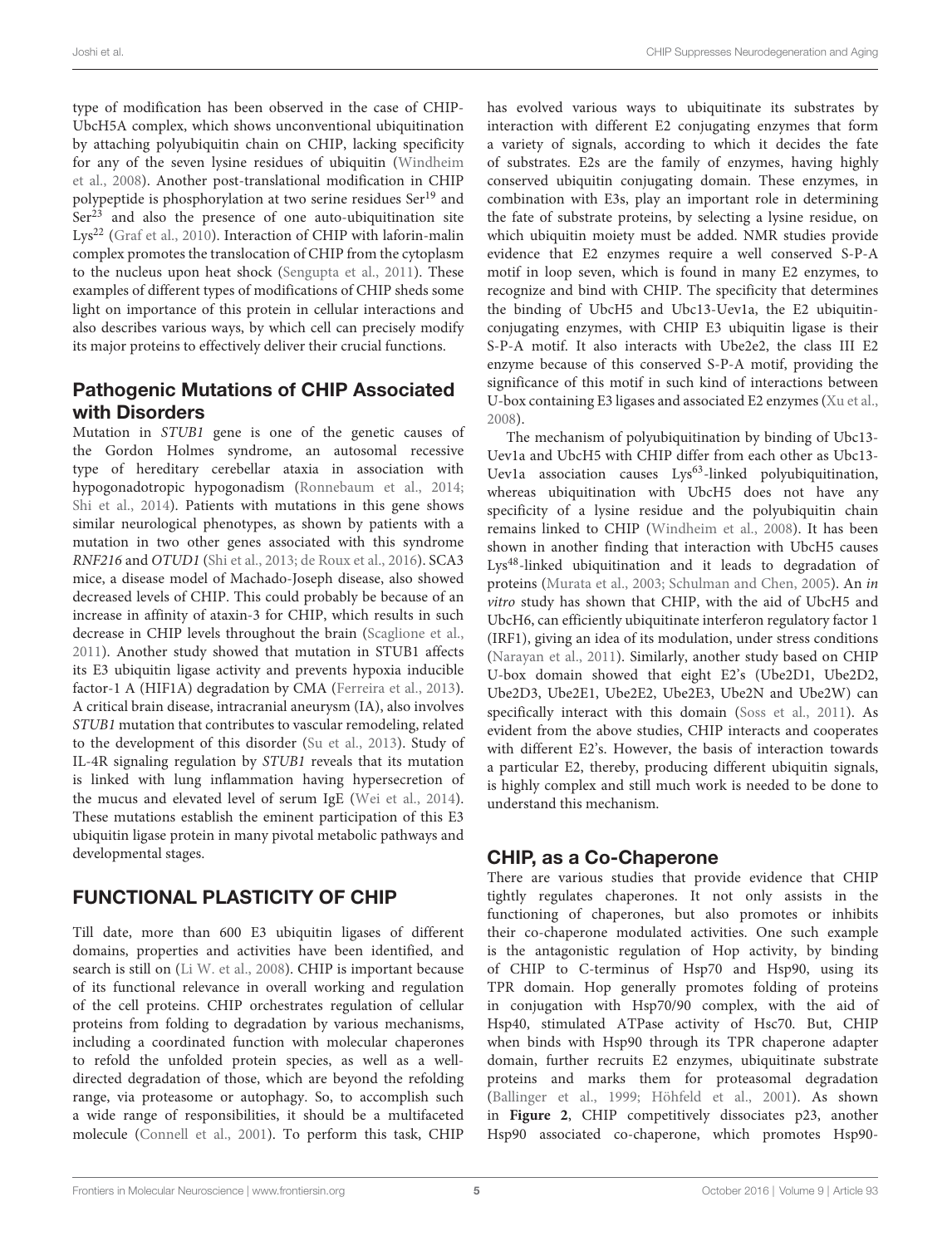

substrate dissociation; whereas binding of CHIP stabilizes the complex and further ubiquitinates substrate protein for degradation. Similarly, CHIP can also regulate the functionality of Hsp70 by antagonizing the effect of Hsp40 in helping the Hsp70 associated polypeptides to fold. CHIP binding

inhibits substrate folding-refolding pathway directed by Hsc70/Hsp70 chaperones (Höhfeld et al., 2001; McDonough and Patterson, 2003). Binding of CHIP with chaperones has been seen as a mechanism of modulation of the activities of the major chaperones in combination with other well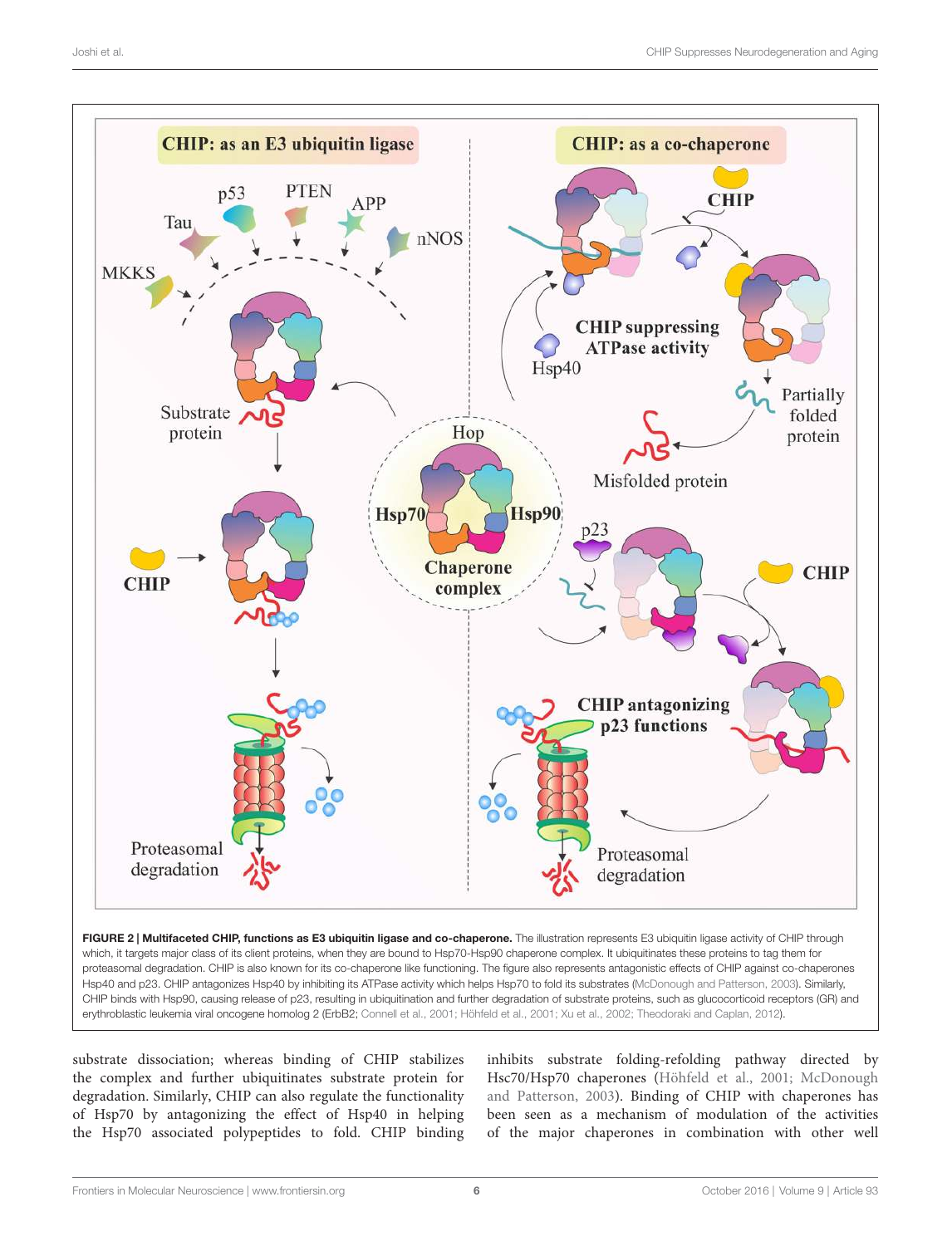known co-chaperone proteins. Such kind of regulatory roles of CHIP over molecular chaperones gives it an extra advantage of regulating levels of various substrate proteins, apart from its regular E3 ligase like functions in degradation of proteins.

### CHIP, as an E3 Ubiquitin Ligase

Similar to RING domain E3 ubiquitin ligases, which have a zinc binding motif, U-box domain containing E3 ubiquitin ligases use salt bridges and hydrogen bonds to stabilize their threedimensional structures and perform their functions (Aravind and Koonin, 2000). The presence of U-box domain in CHIP led scientists to identify its potential as an E3 ubiquitin ligase enzyme (Hatakeyama et al., 2001). Till now, multiple evidence have been established and identified a wide and diverse array of substrates, which have been shown to be associated with CHIP with or without chaperones (Dickey et al., 2007; Faresse et al., 2010). These substrates then get ubiquitinated and degraded by either proteasomal or lysosomal pathways, depending upon their mode of ubiquitination, as described in detail in the next section. Interestingly, CHIP not only regulates numerous substrates, but also ubiquitinate chaperones, like Hsp70 and Hsp90 for their proteasomal degradation. As shown in **Figure 2**, major class of CHIP substrates are Hsp70-Hsp90 bound proteins, which are later ubiquitinated and degraded by E3 ligase activity of CHIP. Previously, it has been observed that after the depletion of substrates, CHIP may also ubiquitinate and degrade Hsp70 in a proteasomedependent manner (Murata et al., 2001; Qian et al., 2006; Dickey et al., 2007; Kundrat and Regan, 2010).This versatile capability of CHIP to ubiquitinate in an array of patterns makes this protein unique with a master control over a large variety of substrates.

## E4 Like Activity of CHIP

Yeast protein UFD2 was first identified for its unique activity of binding with the ubiquitinated substrates and extends its ubiquitin chain in conjugation with other UPS components to make those substrates eligible for proteasomal degradation (Koegl et al., 1999). U-box proteins were not only identified as the third family of E3 ubiquitin ligases after HECT and RING finger families, but also reflect their activity as E4 enzymes (Hatakeyama et al., 2001). Among various E3 ubiquitin ligase enzymes, CHIP was the first to be identified for its E4 activity, in association with Parkin for Parkin-Associated Endothelin Receptor-Like Receptor (Pael-R) degradation (Imai et al., 2002). This activity makes it capable of adding further ubiquitin molecules, to form a polyubiquitin chain. It also shows the collaborative ability of CHIP with other E3 ubiquitin ligases in degradation of substrates (Hoppe, 2005). CHIP enhances the efficiency of Parkin to polyubiquitinate the Pael-R, resulting in its degradation via the proteasome. CHIP associates with Hsp70 to make Parkin free. As a result of this Parkin-Hsp70 dissociation, the activity of E2 ubiquitin-conjugating enzymes increases, which enhances the clearance of Pael-R, by Parkin from the cell (Imai et al., 2002).

## CHIP: A QUALITY CONTROLLER OF CELLULAR PROTEOME

CHIP was first identified as a cytoplasmic protein, but in later years, its functional role in the nucleus was also well established (Ballinger et al., 1999). The localization studies of CHIP with cystic-fibrosis transmembrane-conductance regulator (CFTR) proposed its colocalization at the endoplasmic reticulum membrane, to degrade it by the proteasome (Meacham et al., 2001). The role of CHIP in the cytoplasmic quality control system, later confirms its localization in the cytoplasm (Dai et al., 2005). It was found that CHIP is partly localized in the nucleus also, to perform functions like activation of heat shock factor 1 (HSF1; Dai et al., 2003). The cytoplasmic CHIP does not only take care of cytoplasmic proteins, but is also involved in the ubiquitination and degradation of mitochondrial proteins like leucine-rich repeat kinase 2 (LRRK2), a mutation in which has largely been implicated in the onset of many cases of familial Parkinson's disease (Ding and Goldberg, 2009). CHIP also ubiquitinates and degrades substrates like microtubuleassociated tau and β-amyloid precursor protein (β-APP), which is localized in the Golgi complex (Kumar et al., 2007; Wang and Mandelkow, 2012). Hence, enormous data presented by various studies showed that function of CHIP is not confined to any special cellular location, but, it plays significant roles in the regulation of a variety of substrates, present in different cellular locations and compartments. In **Figure 3**, we depict the subcellular distribution of CHIP with few of its substrate proteins to evince its cellular localization and functional potency. As mentioned earlier, CHIP is involved in both pathways of protein quality control: UPS and autophagy. The subsections below describe and categorize substrates of CHIP, in accordance with their degradative mechanisms. Most of its substrates have found to be a proteasomal target, whereas some of them are degraded through the lysosomal pathway. Interestingly, few of them viz. inositol-requiring enzyme 1 (IRE1) are only modified functionally, instead of being degraded by any of these degradation pathways (Zhu et al., 2014).

### Ubiquitin Proteasome System and CHIP Harmony for Regulating Cellular Functions Under Stress Conditions

To describe the involvement of CHIP in the UPS, it is important to explain how different substrates are degraded by using proteasomal machinery. The list of CHIP substrates begins with heat shock protein Hsp70, which is not only functionally regulated by CHIP, but is also degraded through the proteasomal pathway by its E3 ubiquitin ligase activity (Qian et al., 2006). CHIP efficiency of ubiquitination and proteasomal degradation is higher for Hsp70 than Hsc70, although, these two are highly similar in structure and homologous in sequence. There is also a difference in the distribution of multiple ubiquitin chain formation by CHIP among these two proteins (Soss et al., 2015). Recently, studies on lens epithelial cells reported that knockdown of CHIP affects the Hsp70 level during heat stress, the concentration of Hsp70 in those cells is less, as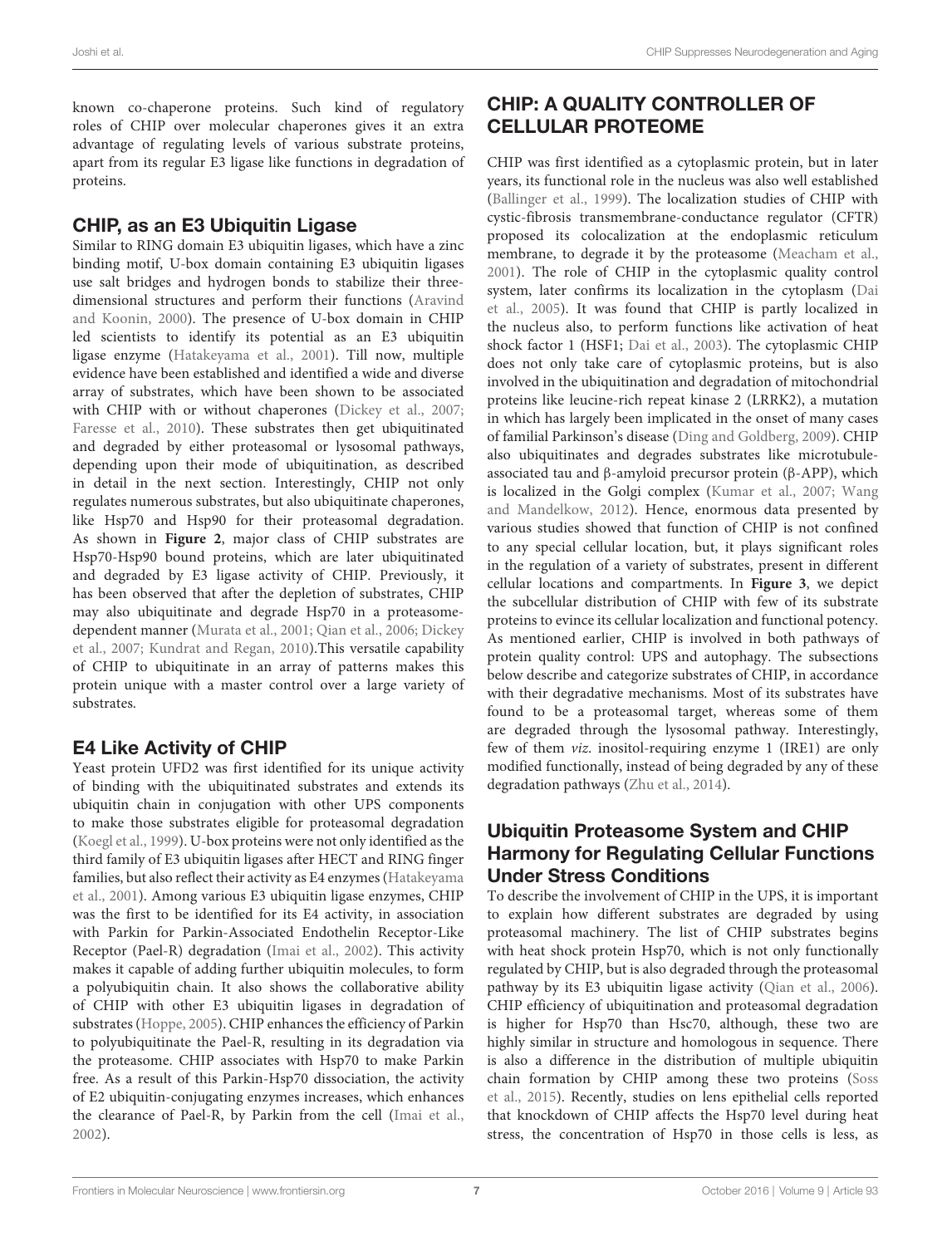

compared to negative control cells (Zhang et al., 2015). The mouse model of ischemia/reperfusion-induced heart injury also suggested that CHIP suppresses Hsp70 in the heart (Zhao et al., 2012). Molecular chaperone Hsp70, in complex with

CHIP, leads to ubiquitination and elimination of various cellular proteins, whereas Hsp90 and their client protein complexes need to be destabilized first and then their ubiquitination and removal takes place (Pratt et al., 2015). It was further illustrated by a study, in which CHIP along with Hsp90 controls the stabilization and degradation of proteins such as aryl hydrocarbon receptor (AhR) and SUMO/sentrin protease 3 (SENP3), which is involved in cellular response to mild oxidative stress (Morales and Perdew, 2007; Yan et al., 2010). The optimal levels of DNA polymerase β, DNA ligase III and X-ray repair cross-complementing group-1 (XRCC1), the base excision repair enzymes, are maintained by proteasomal degradation, through CHIP (Parsons et al., 2008; Sobol, 2008). All these examples show the cytoprotective nature of CHIP under various stress conditions including heat shock, oxidative stress and DNA damage etc.

### Molecular Functions of CHIP in the Regulation of Signaling Pathways and Cellular Proliferation

The proteins, which are regulated by CHIP, are shown to be involved in many signaling pathways, and thus a dysregulation may finally lead to a condition of cancer, neurodegeneration, and other stress-related pathologies (Shang et al., 2014). The signaling kinases like AKR/J thyoma protein kinase (Akt), which is responsible for phosphorylation of tau and protein tyrosine kinase 6 (PTK6), that is highly expressed in various cancers are degraded by CHIP (Dickey et al., 2008; Kang et al., 2012). Regulation of signaling by CHIP was also associated with degradation of a typical protein kinase C ζ (PKCζ) and sarcoma viral oncogene homolog (Src), involved in Toll-like receptor-mediated immunity (Yang et al., 2011). Other kinases, like nucleophosmin-anaplastic lymphoma kinase (NPM-ALK) and liver kinase B1 (LKB1) are degraded by E3 ubiquitin ligase activity of CHIP (Bonvini et al., 2004; Gaude et al., 2012). Nuclear factor-kB (NF-kB), TNF receptor-associated factor 2 (TRAF2) and Caspase recruitment domain (CAD) containing membrane-associated guanylate kinase (CARMA1), key molecules participating in the regulation of the NF-kB pathway is also regulated by ubiquitination and degradation through CHIP (Jang et al., 2011; Wang et al., 2013a). The studies also found the role of CHIP in maintaining the cellular concentrations of proteins such as MAPK/ERK kinase kinase 2 (MEKK2) and mixed-linkage kinase (MLK3), which are shown to be involved in important signaling pathways, like extracellular signal-regulated kinase (ERK), mitogen-activated protein kinase (MAPK) and c-Jun N-terminal kinase (JNK) pathways, which regulate migration, invasion, proliferation and apoptosis-like important cellular phenomenon (Maruyama et al., 2010; Blessing et al., 2014). It maintains a steady level of kinases such as dual leucine zipper-bearing kinase (DLK) and serum and glucocorticoid regulated kinase-1 (SGK-1) in the cell, in complex with Hsp70 (Belova et al., 2006; Daviau et al., 2006). Hsp90 client protein, migration inhibitory factor (MIF), which is involved in many signaling pathways, is also a well-known substrate of CHIP (Schulz et al., 2012). Breakpoint cluster abelson murine leukemia viral oncogene (BCR-ABL) and C-terminal binding protein 2 (CtBP2) are other two proteins, added in this list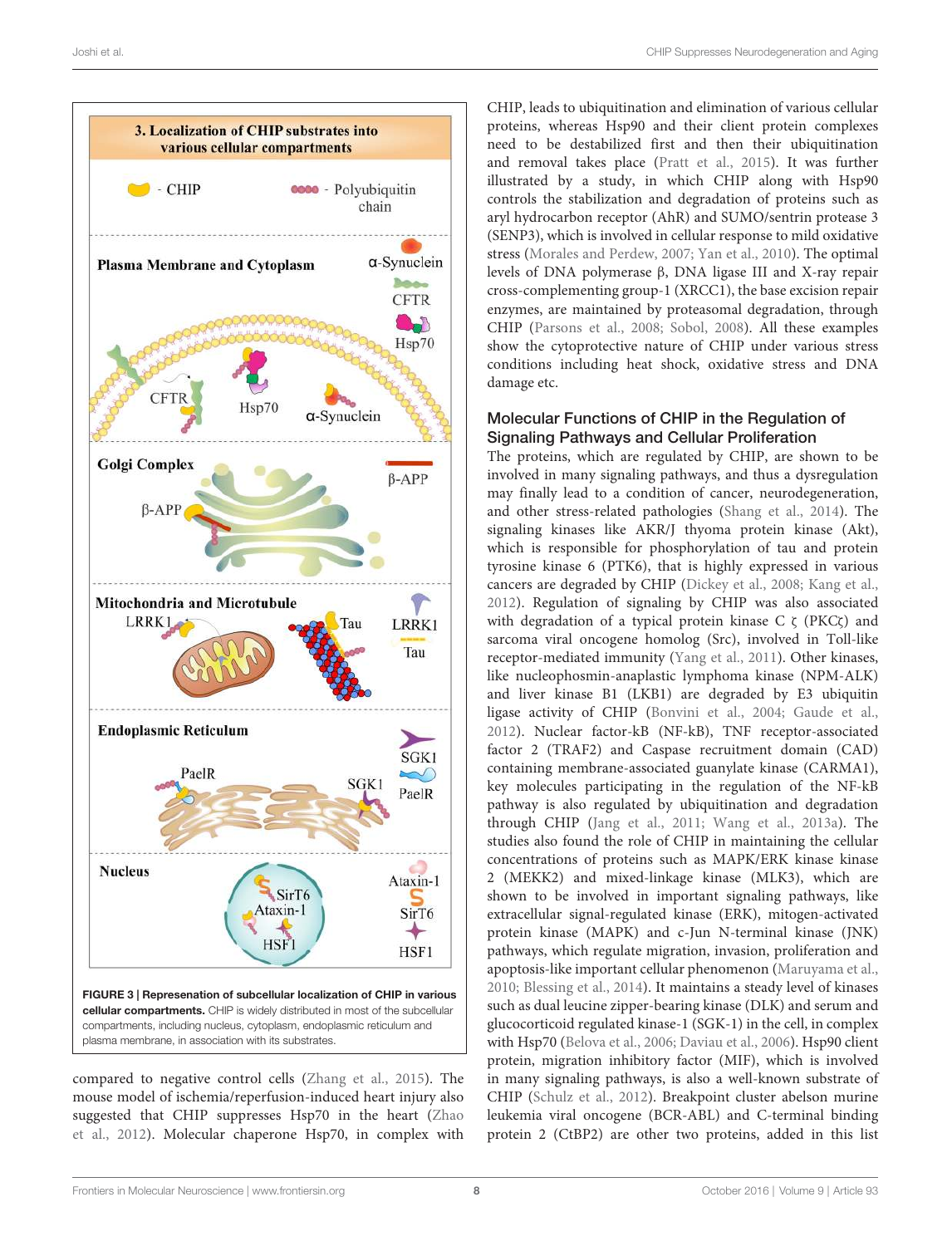of CHIP substrates (Tsukahara and Maru, 2010; Lee and Yoo, 2013).

The regulation of turnover of various receptors, that are involved in signaling processes, by CHIP, is performed by degrading proteins like glucocorticoid receptors (GR), estrogen alpha receptor ( $ER\alpha$ ) and androgen receptor ( $AR$ ), using UPS (Wang and DeFranco, 2005; Zhang et al., 2011; Sarkar et al., 2014). The E3 ubiquitin ligase function of CHIP maintains the cellular level of recepteur d'origine nantais kinase (Ron) tyrosine kinase receptor that binds with ligand macrophage-stimulating protein to give the signal for proliferation and migration of cells (Germano et al., 2006). Another protein of phosphoinositide 3-kinase (PI3K) signaling pathway, phosphatase and tensin homolog deleted on chromosome TEN (PTEN) interacts with the TPR domain of CHIP, by parts of its N-terminal domain for ubiquitination and degradation (Ahmed et al., 2012). It also regulates human telomerase reverse transcriptase (hTERT) and hence modulates telomerase activity in cancer cells (Lee et al., 2010). A tumor suppressor gene, menin, mutation in which causes multiple endocrine neoplasia type1, is rapidly degraded after being ubiquitinated by CHIP (Yaguchi et al., 2004).

CHIP is also important for the regulation of many proteins involved in the formation of tumors, known as proto-oncogenes, for example cErbB2/Neu and c-Myc (Xu et al., 2002; Paul et al., 2013). Receptor tyrosine kinase AXL, that binds to the growth arrest-specific protein 6, regulates the progression of many cancers, is also a substrate of CHIP (Krishnamoorthy et al., 2013). Overexpression of CHIP maintains the critical cellular levels of substrate proteins and inhibits their over-accumulation, such as erythroblastic leukemia viral oncogene homolog 2 (ErbB2), a member of the receptor tyrosine kinase family that control normal cell proliferation, differentiation and migration. The new emerging anti-cancer strategies, involving downregulation of ErbB2, also focus on the CHIP-mediated degradation of this protein in association with molecular chaperones (Zhou et al., 2003). The mutant p53, another tumor-causing protein, is a substrate of CHIP and chaperone complex (Esser et al., 2005). Tumor cell migration regulating protein, profilin, is also a notable substrate of CHIP (Choi et al., 2014). As apoptosis signal-regulating kinase 1 (ASK1) contain TPR acceptor site, it was found that CHIP, with its TPR domain binds with this site to ubiquitinate and degrade it by the proteasome (Hwang et al., 2005). A truncated form of a mitochondrial protein, apoptosis inducing factor (tAIF) is ubiquitinated and degraded by CHIP in Hsp70 dependent manner (Oh et al., 2011). A recent study summarizes that this interaction is disrupted by cyclin-dependent kinase (Cdk5), which phosphorylates CHIP at Ser20 position. Even after this disruption, E3 ubiquitin ligase activity of CHIP remains intact, but this modification causes inhibition of tAIF proteasomal degradation and thus leads to the death of neurons (Kim et al., 2016). Endonuclease G, another mitochondrial protein, which induces apoptosis is ubiquitinated and degraded by CHIP to protect cells from cell death, induced by oxidative stress (Lee et al., 2013). Recently, it was also found that protein arginine methyltransferase 5 (PRMT5), an oncoprotein, expressing at high concentration in a number of human cancers, is negatively regulated by CHIP, which ubiquitinates and degrade PRMT5 via proteasomal degradation (Zhang et al., 2016). These line of evidence showing a diverse range of substrates, including signaling molecules, receptor proteins, various kinases, a number of oncoproteins and tumor suppressors make this protein a potential target, which, in future, may be exploited for the development of anti-cancer strategies.

### Cellular Functions and Relations of CHIP Associated with Other Crucial Molecular Physiological Partners

Enzymes are also in the list of CHIP substrates, such as Hsp90 linked guanylyl cyclate (GUCY) and neuronal enzymes like neuronal nitric oxide synthase (nNOS; Peng et al., 2004; Xia et al., 2007). GTP cyclohydrolase I degradation controlled by CHIP, regulates pulmonary blood flow (Sun et al., 2011). Proteins like cytochrome 450 isoform 3A4 (CYP3A4) and NAD(P)H: quinone oxidoreductase 1 (NQO1), are also governed by CHIP for their cellular levels (Tsvetkov et al., 2011; Wang et al., 2012). The complex of CHIP/Hsp70 involves association of many other co-chaperones such as Hsp40, BAG-1 and BAG-3. These co-chaperones, especially BAG-1, facilitate the ubiquitin tagging of the substrate proteins, like rapidly accelerated fibrosarcoma 1 (Raf1), and mark them for 26S proteasomal destruction. BAG-1 interacts with CHIP and helps in the transfer of the substrate from Hsp70 to CHIP-mediated proteasomal degradation (Demand et al., 2001). Hsp70 bound CHIP was also observed to take part in balancing critical concentrations of proteins, such as mutant keratins and hypoxia-inducible factor-1α (HIF-1α), which is a transcription factor for proteins which are up-regulated in response to low oxygen levels (Luo et al., 2010; Löffek et al., 2010). Thus, CHIP also controls adaptive responses of cells in low oxygen conditions. Other studies also suggest the involvement of CHIP in regulating the levels of other Hsp90 client proteins such as runt-related transcription factor 1 (Runx1) and LRRK2, via UPS, a protein whose mutation is linked to Parkinson's disease (Ding and Goldberg, 2009; Shang et al., 2009). Hsp90 inhibitor molecules are investigated as it has shown to control important signaling pathways, which are up-regulated in many diseases. Thus, controlling the substrate accumulation of Hsp90 client proteins by overexpressing CHIP can provide options for treatment of various pathologies (Pratt et al., 2015). The roles of CHIP/Hsp70 in regulation and selective removal of aggregated protein inclusions from the cell in various neurodegenerative disorders cannot be neglected. A detailed picture of its involvement in various neurological disorders has been presented in the later section of this review.

Other anomalies of the genetic disorders such as McKusick-Kaufman syndrome (MKKS), includes removal of mutant MKKS protein from the cell by CHIP (Hirayama et al., 2008). Translation-transcription regulators like eukaryotic translation initiation factor 4E (eIF4E), a forkhead transcription factor 1 (FoxO1) and histone deacetylase 6 (HDAC6) are also ubiquitinated and degraded by proteasomal degradation via CHIP interaction (Murata and Shimotohno, 2006; Li et al., 2009; Cook et al., 2012). The E3 ubiquitin ligase CHIP is also responsible for degradation of myocardin and katanin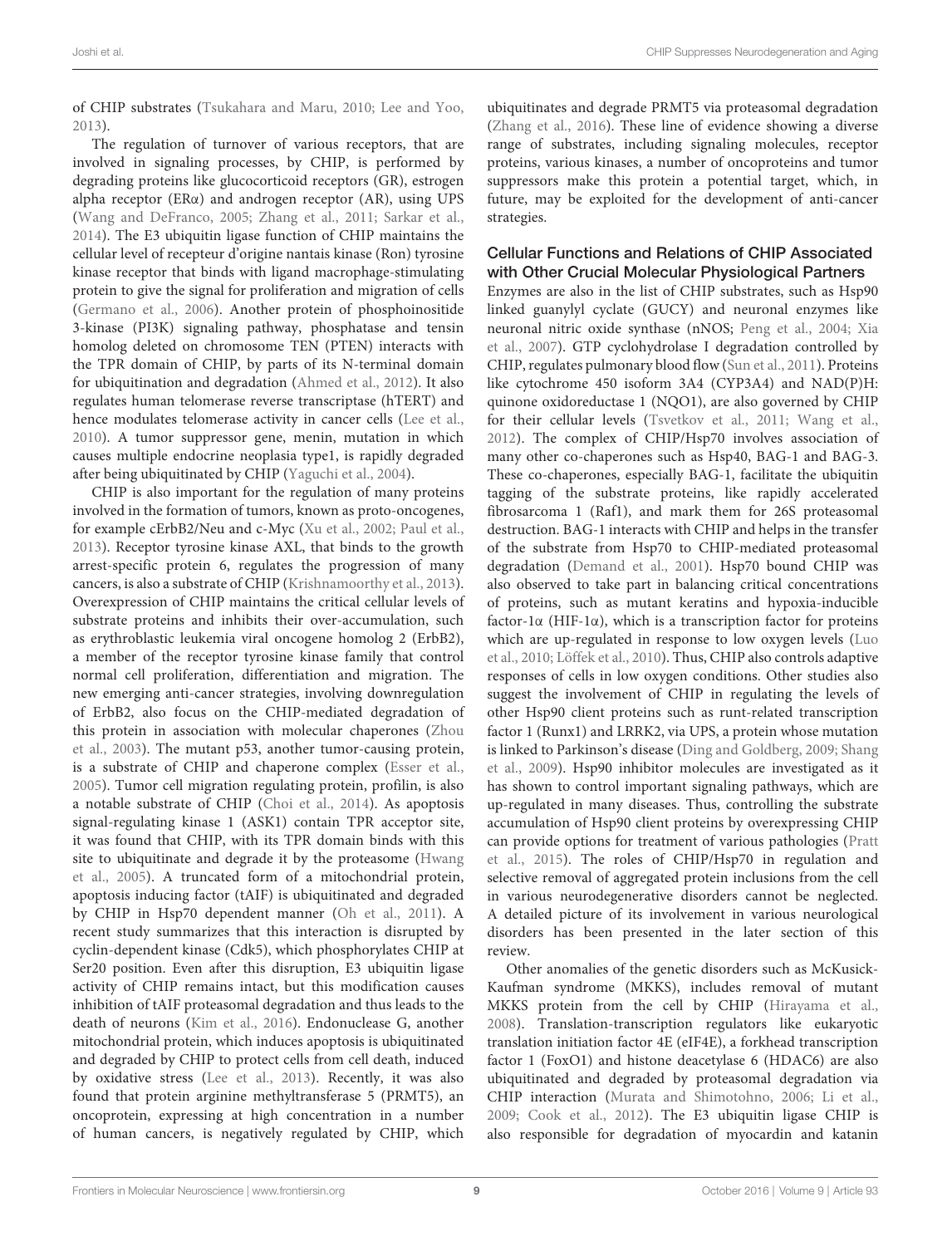p60, hence, affects the differentiation in smooth muscle cells and axonal growth, respectively (Xie et al., 2009; Yang et al., 2013). The cardioprotective effect of CHIP is also because of ubiquitination and degradation of inducible cyclic AMP early repressor (ICER; Woo et al., 2010). Geldanamycin (Hsp90 inhibitor) induces the degradation of estrogen receptor alpha; CHIP not only increases this effect, but also maintains the basal level of this receptor (Fan et al., 2005). Sma-mother against decapentaplegic 1 (Smad1) and Smad4 are both coexpressed with the CHIP, and it was found that Smad1 is preferentially degraded by the proteasome to block bone morphogenetic proteins (BMP) signal transduction (Li et al., 2007). In the case of interferon regulating factor (IRF-1), trichostatin A treatment to cells causes enhanced proteasomal degradation of IRF-1, by association with CHIP (Gao et al., 2013). CHIP interaction with Hsp70 also controls the critical level of neuronal nicotinic acetylcholine receptors (nAChRs), which are involved in ganglionic transmission and take part in smoking-related diseases (Teng et al., 2015). Interaction of CHIP and Hsp70-Hsp90 chaperones largely regulate a broad range of proteins, which are part of crucial and important regulatory pathways. Regulatory control over transcriptional and translational regulators designates CHIP as a master controller of such a large network of proteins which play critical roles in cellular metabolism, signaling and proliferation.

# CHIP-Mediated Autophagic Degradation with the Help of Chaperones

Studies found that CHIP also plays a crucial role in maintaining cellular level of many crucial proteins, by using the degradation pathway of autophagy. It has been observed that CHIP/Hsp70 complex alleviates cells from the proteotoxic stress generated by phosphorylated tau and mutant alpha-synuclein by using both the systems of UPS and autophagy (Shin et al., 2005; Wang and Mandelkow, 2012; Chesser et al., 2013). Regulation of HIF1 by CHIP also involves oxygen dependent proteasomal degradation and CMA (Luo et al., 2010; Ferreira et al., 2013). Various other regulatory proteins and cochaperones are found to be associated with CHIP/Hsp70 complexes to reduce the proteotoxic load of the cell by using autophagy, one such protein is growth hormone receptor (GHR). Endocytosis of GHR is controlled by mainly two types of modifications: phosphorylation and ubiquitination by CHIP (Slotman et al., 2012; Sedek et al., 2014). A coordination of CHIP and Hsp70 with molecules such as BAG3, heat shock protein B8 (HspB8), directly control client proteins using the machinery of autophagy, a process known as CASA (Gamerdinger et al., 2011). Filamin, the Z-disk maintaining protein is ubiquitinylated and degraded by CHIP through CASA, so that actin can anchor properly in striated muscles (Arndt et al., 2010). This mechanism helps to maintain the integration of Z line and prevents muscle weakness. Other studies suggest HspB8, BAG3 and CHIP/Hsp70 complex effectively causes solubilization and thus eliminates aggregates of mutant superoxide dismutase (SOD1)



FIGURE 4 | CHIP linked substrates in multiple cellular pathways and abnormalities. CHIP substrates form a large group of proteins, implicated in various important pathways and pathologies. Substrates are subdivided in accordance with their association with cancer, neurodegeneration, signaling, transcriptional regulation and development. Substrates have been put into different boxes according to their degradative pathways. Yellow boxes represent substrates, which are degraded by the proteasome, whereas brown boxes represent the lysosomal degradation of CHIP substrates. Substrates degraded by both proteasomal and lysosomal pathways are shown in the green box. CHIP also ubiquitinates few of its substrates to functionally regulate them instead of degrading, shown within the purple box.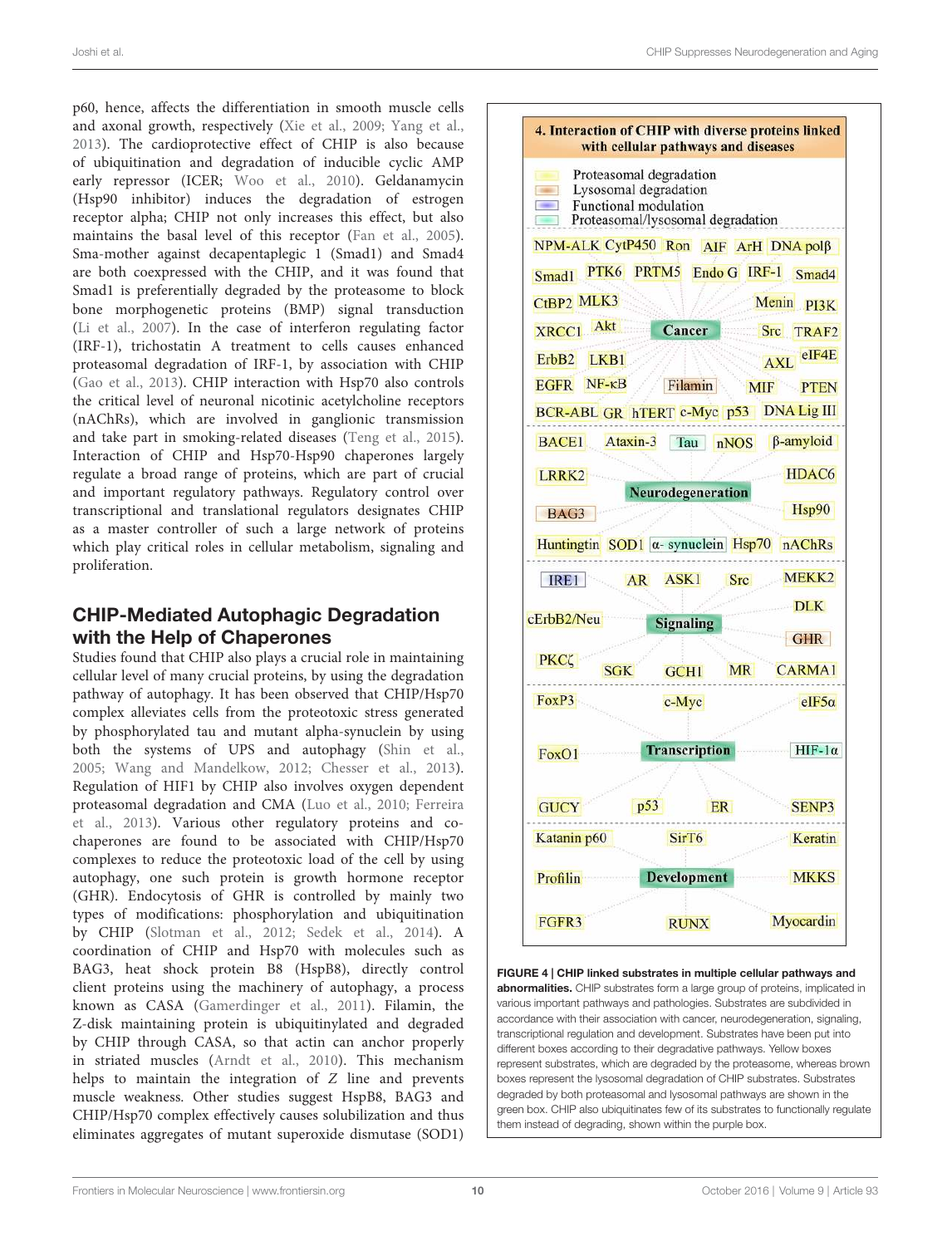via the mechanism of autophagy. The autophagic flux of many substrates in the cell is controlled by CHIP, as observed in CHIP knockdown cells, where it regulates autophagic marker proteins such as p62 and microtubule-associated protein 1A/1Blight chain 3 (LC3; Guo et al., 2015). In **Figure 4**, we tried to categorize the substrates of CHIP in accordance with pathways, through which they are degraded and diseases, where these proteins are involved. The ability of CHIP to degrade its substrate proteins by multiple quality control pathways, make its presence crucial for maintainance of cellular proteome balance.

### CHIP, A MOLECULE ASSOCIATED WITH MULTIPLE NEURODEGENERATIVE DISEASES

In the above section, we have described the role of CHIP in quality control pathways, to maintain healthy cellular proteome. It is evident from earlier research works, done by different groups that most of the neurodegenerative diseases start developing with few common pathological hallmarks (Jellinger, 2001). Extra- or intracellular stresses and simultaneously, insufficient functioning of various arms of cellular protein quality control machinery may lead to structural modifications of some class of cellular proteins, which may form misfolded oligomers. In many cases, they start accumulating and forming inclusion bodies by entangling with other functional cellular proteins, as evident from microscopic analyses of different diseased brain tissues (Irvine et al., 2008). Such kinds of toxic proteinaceous species may lead to an array of neurological disorders e.g., Alzheimer's disease, Parkinson's disease, Huntington's disease, Amyotrophic lateral sclerosis (ALS) and Lafora disease, etc. (Dickey et al., 2007).

An interesting study in model organisms for identification of common genetic modifiers of neurodegenerative diseases has also shown the importance of CHIP (Chen et al., 2012). The gene expression analysis data of SAMP8 mouse model of Alzheimer's disease by cDNA microarray technique, form a protein network where CHIP represents an important node, which signifies its influence on the disease (Cheng et al., 2013). In **Figure 5**, we summarized the roles of CHIP in different neurodegenerative disorders, where we have shown its association with the misfolded proteins. Here, in this section of the review, we are focusing on various roles attributed to E3 ubiquitin ligase like activities of CHIP, in various neurodegenerative diseases.

### Alzheimer's Disease

The evidence points towards two major hypotheses as causative factors for this severe neurodegenerative disease. The disease begins with the formation of intracellular neurofibrillary tangles



FIGURE 5 | CHIP, a major E3 ubiquitin ligase of neurodegenerative disorders. CHIP ameliorates proteotoxicities in various proteinopathies. Studies have shown that CHIP targets phosphorylated tau (Petrucelli et al., 2004; Qian et al., 2006; Koren et al., 2009), beta-amyloid (Kumar et al., 2012) in Alzheimer's disease (A), mutant superoxide dismutase (SOD1) aggregates (Urushitani et al., 2004) in Amyotrophic lateral sclerosis (ALS; B), Parkin-Associated Endothelin Receptor-Like Receptor (Pael-R; Imai et al., 2002; McDonough and Patterson, 2003; Kumar et al., 2012), alpha-synuclein (Shin et al., 2005) in Parkinson's disease (C) and polyglutamine protein aggregates (Jana et al., 2005; Williams et al., 2009) in polyglutamine diseases (D), for their proteasomal degradation.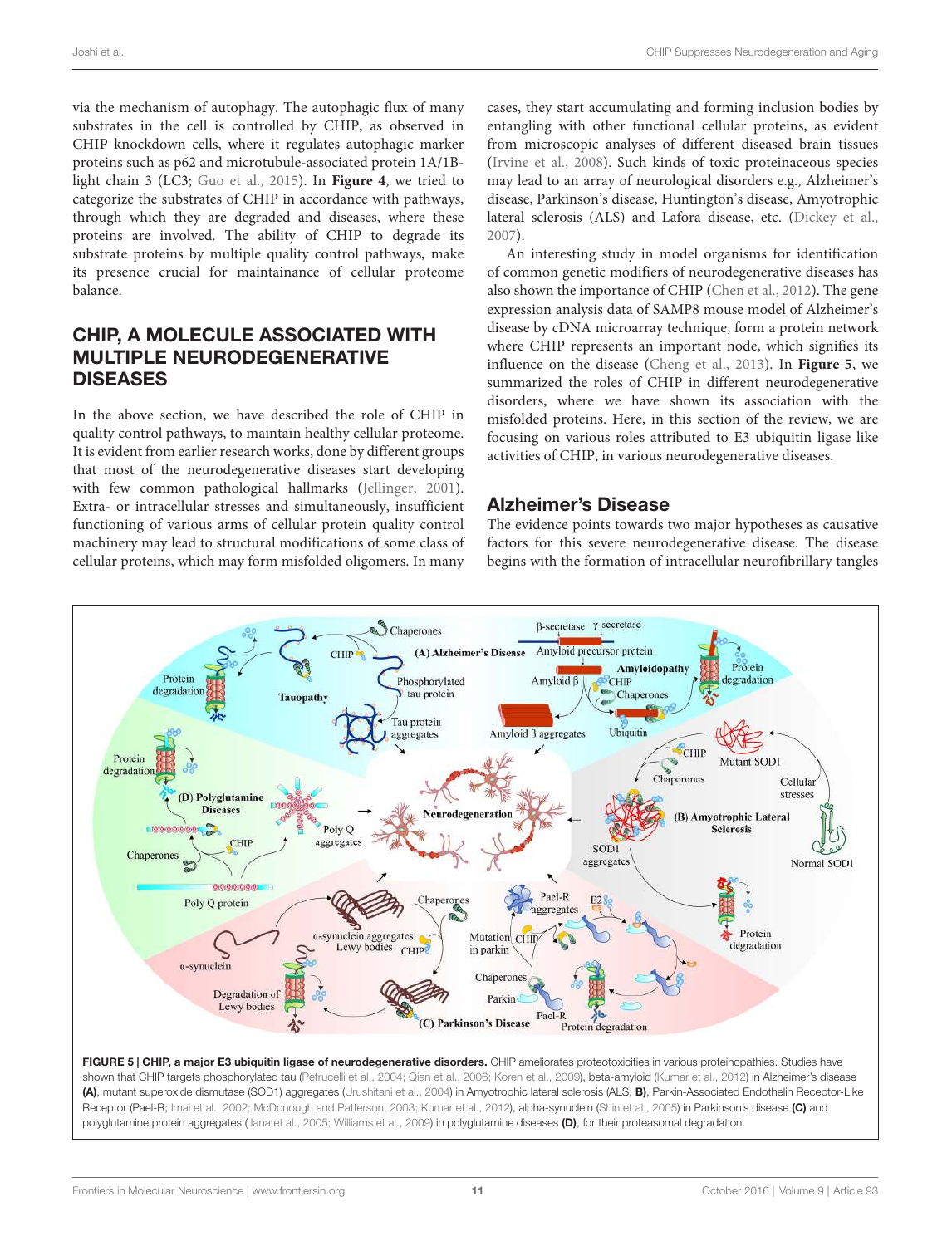of phosphorylated tau, a modified form of microtubuleassociated tau protein, as the major cause of Alzheimer's (Binder et al., 2005). In vivo studies clearly suggests that in conjugation with UbcH5B, an E2 enzyme, CHIP-Hsp70 complex polyubiquitylates phosphorylated form of tau in both K48 as well as K63 linked manners and directs it for proteasomal or autophagic degradation respectively (Petrucelli et al., 2004). A second hypothesis, explaining the processing of amyloid precursor protein (APP) by β-secretase, leads to accumulation of amyloid beta (Aβ42) peptide fragments and then formation of extra-cellular amyloid plaques, causing neuronal loss of function or synaptic loss, and in later stages loss of neurons may lead to death (Adalbert et al., 2007). Previous studies showed that colocalization of CHIP with APP stabilizes its normal cellular form; the same study also identified the involvement of CHIP in conjugation with Hsp70 and Hsp90, in suppressing accumulation of toxic Aβ42 peptide (Kumar et al., 2007). CHIP, therefore, enhances overall cellular health, with increased rate of cell survival (Shimura et al., 2004; Chesser et al., 2013). In **Figure 5A**, we have shown the interaction of CHIP with both these toxic proteins and their removal through the proteasomal pathway. The phosphorylated tau and β-amyloid interact with CHIP. This interaction further leads to ubiquitination and proteasomal degradation of these proteins.

### Amyotrophic Lateral Sclerosis

The other well-known neurodegenerative disorder, ALS, which occurs due to mutations in SOD1, an antioxidant enzyme, present on mitochondrial membranes and TAR DNA-binding protein-43 (TDP-43), includes the roles of E3 ubiquitin ligase CHIP. It mediates polyubiquitination of Hsp70/Hsc70, which preferentially promotes degradation of SOD1 via 26S proteasome, as shown in **Figure 5B** (Urushitani et al., 2004). The overexpression of CHIP decreases cytotoxicity in cultured human cells by reducing levels of mutant SOD1 together with Hsp70/Hsc70 and Hsp90 (Choi and Lee, 2010). The degradation of mutant SOD1 protein through autophagy is carried out by Bag3/HspB8/Hsc70/CHIP complex that inserts mutant protein into autophagosome (Crippa et al., 2010). Another study describes increasing efficiency of Dorfin ligase by the development of Dorfin-CHIP fusion protein for degradation of mutant SOD1 protein (Ishigaki et al., 2007). Further research on the involvement of CHIP in targeting proteinaceous aggregates apart from SOD1, which is involved in ALS, will contribute in identifying its potential roles in ameliorating such kind of proteinopathies. TDP-43, cytoplasmic inclusions are another hallmark of ALS. These aggregates of TDP-43 interact with HDAC6, a substrate of CHIP/Hsp70. The complex of HDAC6/CHIP/Hsp70, in normal conditions, has the capability of deacetylating TDP-43, but they fail in case of oxidative stimuli of high potency (Cohen et al., 2015).

### Parkinson's Disease

Parkinson's disease also involves the formation of various proteotoxic inclusions inside the neurons, which may later result in dementia or in extreme cases, the death of patients (Irvine et al., 2008). The inclusions forming proteins of this disease are Pael-R, α-synuclein and LRRK2. Pael-R, a G-protein coupled receptor when accumulates in endoplasmic reticulum causes ERstress that leads to neuronal death by an unexplored mechanism (Uversky and Fink, 2007; Ko et al., 2009). CHIP mediates the dissociation of Hsp70 and Parkin, a known E3 ubiquitin ligase of Pael-R, increases the ubiquitination of Pael-R and subsequent degradation by UPS (Imai et al., 2002). Lewy bodies are the cytoplasmic fibrillar aggregates of α-synuclein, known as a pathological hallmark of Parkinson's disease (Irvine et al., 2008). Overexpression of CHIP in cell culture models showed its colocalization with α-synuclein and Hsp70 and a reduction in levels of α-synuclein associated inclusion bodies; it also caused alteration in the morphology of these inclusions. The direct interaction of CHIP and α-synuclein shows that clearance of αsynuclein is not only carried out by proteasomal degradation, but is also mediated by lysosomal pathways (Shin et al., 2005).

The oligomeric form of α-synuclein is preferentially recognized by CHIP for degradation in the TPR domain dependent and U-box independent manner (Tetzlaff et al., 2008). In further studies, it was observed that the ubiquitination of α-synuclein is regulated by BCL-2-associated athanogene5 (BAG5), it changes CHIP ability of reducing α-synuclein oligomerization (Kalia et al., 2011). As shown in **Figure 5C**, the above two described Parkinson's linked protein Pael-R and α-synuclein are degraded by CHIP-mediated ubiquitination. A mutation in mitochondria-associated LRRK2 protein is found to be involved in the onset of familial Parkinson's disease have also been reported as a substrate of CHIP (Ding and Goldberg, 2009; Ko et al., 2009). Another important role, this E3 plays, is to maintain the mitochondrial integrity, its homeostasis and overall functional health. CHIP knockout mice have impaired mitochondria, showing defective mitophagy, malfunctioned antioxidant defense and increased overall protein oxidation with elevated levels of mitochondrial stress related proteins. Increase in cellular protein and lipid oxidation are the major causes of motor impairments; deficiency of CHIP generates an oxidative insult which may lead to a decrease in neuronal survival (Palubinsky et al., 2015).

## Polyglutamine Diseases

Polyglutamine diseases like Huntington's disease and Spinocerebellar ataxia, also have involvement of CHIP substrate proteins. Co-immunoprecipitation studies of CHIP and polyglutamine-expanded proteins, huntingtin and ataxin-3 demonstrated CHIP's role in polyglutamine diseases. E3 ubiquitin ligase CHIP along with Hsp70 ubiquitinates and degrades polyglutamine aggregates of mutant huntingtin and ataxin-3 (Jana et al., 2005; Dikshit and Jana, 2007), as depicted in **Figure 5D**. In further studies, Huntington's disease cell models, primary neurons and zebra fish models show a reduction in aggregates by the co-chaperone activity of CHIP. Also, CHIP haploinsufficient mouse models showed an accelerated disease phenotype giving an idea of the protective nature of CHIP (Miller et al., 2005). Similarly, in fly-model of Spinocerebellar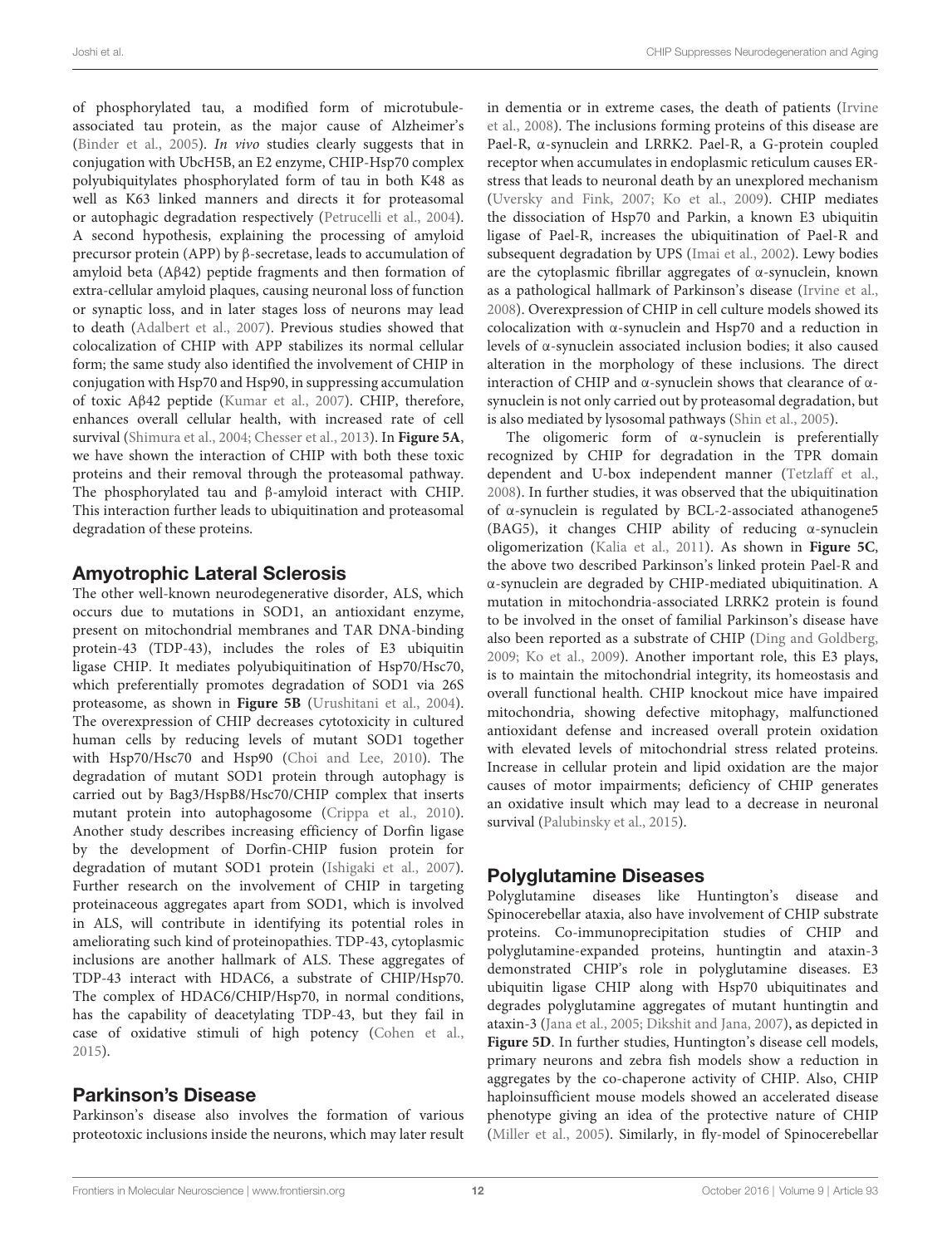Joshi et al. CHIP Suppresses Neurodegeneration and Aging

ataxia, with wild type and polyglutamine expanded ataxin-1, CHIP was shown to reduce toxicity (Al-Ramahi et al., 2006). CHIP ubiquitinates and degrades ataxin-1, decreases its solubility, that causes the formation of insoluble aggregates, which sequesters other misfolded proteins to provide cellular protection (Choi et al., 2007). Mice with spinal and bulbar muscular atrophy, a polyglutamine expansion disease, showed improvement on overexpression of CHIP by reducing both wild-type and poly Q-expanded androgenic receptor (Adachi et al., 2007).

### Lafora Disease

An autosomal recessive disorder involving neurodegeneration, lafora disease, is a result of a mutation in either substrate laforin or its E3 ubiquitin ligase malin (Gentry et al., 2005). Lafora bodies, in this disease, are polyglucosan inclusions. CHIP associates with malin-laforin complex and translocate the same to the nucleus, resulting in the activation of cellular response through upregulation of HSF1 (Sengupta et al., 2011). Malin, which is involved in the degradation of laforin, itself, shows the tendency of aggregate formation. Mutants of malin are not stable like wild type malin, and form cytoplasmic and nuclear aggregates; co-chaperone CHIP modulates stability of malin by altering Hsp70 activity (Rao et al., 2010).

### ROLES OF CHIP IN DEVELOPMENT AND AGING PROCESSES

CHIP is an E3 ubiquitin ligase that has the capability to regulate its substrate proteins, right from their folding, and up to the stages of its degradation inside cells. It associates with different chaperone complexes to monitor the folding processes, as well as different protein degradation pathways, such as proteasome and autophagy. It presents a direct connecting link between these different arms of the protein quality control system: molecular chaperones, UPS, and autophagy, as described in the above sections. Apart from playing crucial roles in protein structural modifications by its co-chaperone activity, CHIP also takes part in the development of organisms. We, here, try to emphasize few crucial roles of this E3 ubiquitin ligase in development processes. CHIP substrate Runx2 is involved in regulation of osteoblast differentiation. CHIP co-chaperone domain TPR and C-terminus of Runx2 interacts with each other and results in ubiquitination and degradation of Runx2, which suppresses differentiation of preosteoblasts into osteoblasts. It could probably be due to the repressed transcriptional activity of Runx2. On the other hand, this inhibition of Runx2 by CHIP results in increased rate of adipogenesis (Li X. et al., 2008).

Another study showed the negative effect of the CHIP knockout on total body weight of mice. The study points out its role in the overall aging process of the organism. CHIP knockout resulted in increased rate of atrophy, which was measured by decreased size of the thymus, testis and skeletal muscles and the cardiac hypertrophy also signifies the increased rate of aging. Histological considerations were also taken into account, apart from these anatomical studies. It was found that CHIP knockout

has a universal effect on the dermis, resulting in thinner dermis layers as compared to control, as well as the subcutaneous deposits of fat, which was also reduced significantly. Bone mineral density was also decreased with symptoms of kyphosis (Min et al., 2008). CHIP has also been found to be involved in early neuronal development stages. The study conducted by Yang et al. (2013) shows that CHIP regulates the level of katanin-p60 protein, which is required for the proper axonal growth in early developmental stages. CHIP antagonizes the effects of a deubiquitylating enzyme, USP47, by ubiquitinating and destabilizing katanin-p60, and hence presents an important role in axonal growth (Yang et al., 2013). Another study showed abnormal motor disturbances with altered phenotypic and behavioral functions in CHIP heterozygous mice (McLaughlin et al., 2012). CHIP may also have some indirect regulatory roles over various neurodevelopmental processes through its large number of substrates, where it regulates various proteins which are directly involved in brain development processes. For example, one of its substrates, PTEN is a key signaling molecule that have direct role in various developmental processes like neuronal differentiation and neurite growth (Li et al., 2003; Hsia et al., 2014). The cellular level of PTEN is largely regulated by its proteasomal degradation, governed by various E3 ubiquitin ligases, including CHIP (Ahmed et al., 2012). Cytoskeleton of large neurons are majorly built by cytoskeletal proteins, neurofilaments. Evidence shows that CHIP has direct involvement in proteasomal degradation of neurofilaments medium subunit of 95 kDa, which are highly damaged and decreased in the less understood mechanism of 2, 5-hexanedione mediated neuropathology. Therefore, involvement of CHIPmediated proteasomal degradation presents a regulatory mechanism to maintain the levels of neurofilament proteins (Wang Q. et al., 2011; Dale and Garcia, 2012). Although these studies indicate possibilities of CHIP involvement in various developmental processes; a lack of function of which may result in severe developmental abnormalities. These reports give us some clues to further investigate its roles in more details.

Involvement of CHIP in the regulation of aging processes is also very crucial and yet to be established completely. Apart from activation of HSF1, CHIP also affects the activity and stability of the sirtuin family of proteins, which importantly regulate DNA repair mechanisms and maintain cellular homeostasis, by providing required genomic integrity. It was observed that in mouse embryonic fibroblast and human embryonic kidney cells, CHIP knockdown causes post-translational decay of Sirtuin (SirT6) protein levels in the cells. Ubiquitination of SirT6 at K170 position by CHIP E3 ubiquitin ligase stabilizes the protein, which is rather degraded by some unknown E3 ubiquitin ligase. Such kind of positive regulation of SirT6 by CHIP provides a novel example where these two arms of DNA and protein quality maintenance systems cooperatively regulate homeostasis and aging processes (Ronnebaum et al., 2013). Exome sequencing analysis in a family affected with ataxia, found the loss of function mutation in CHIP resulting in hypogonadism and ataxia like symptoms. The reported Thr346Met mutation resulted in Gordon Holmes Syndrome and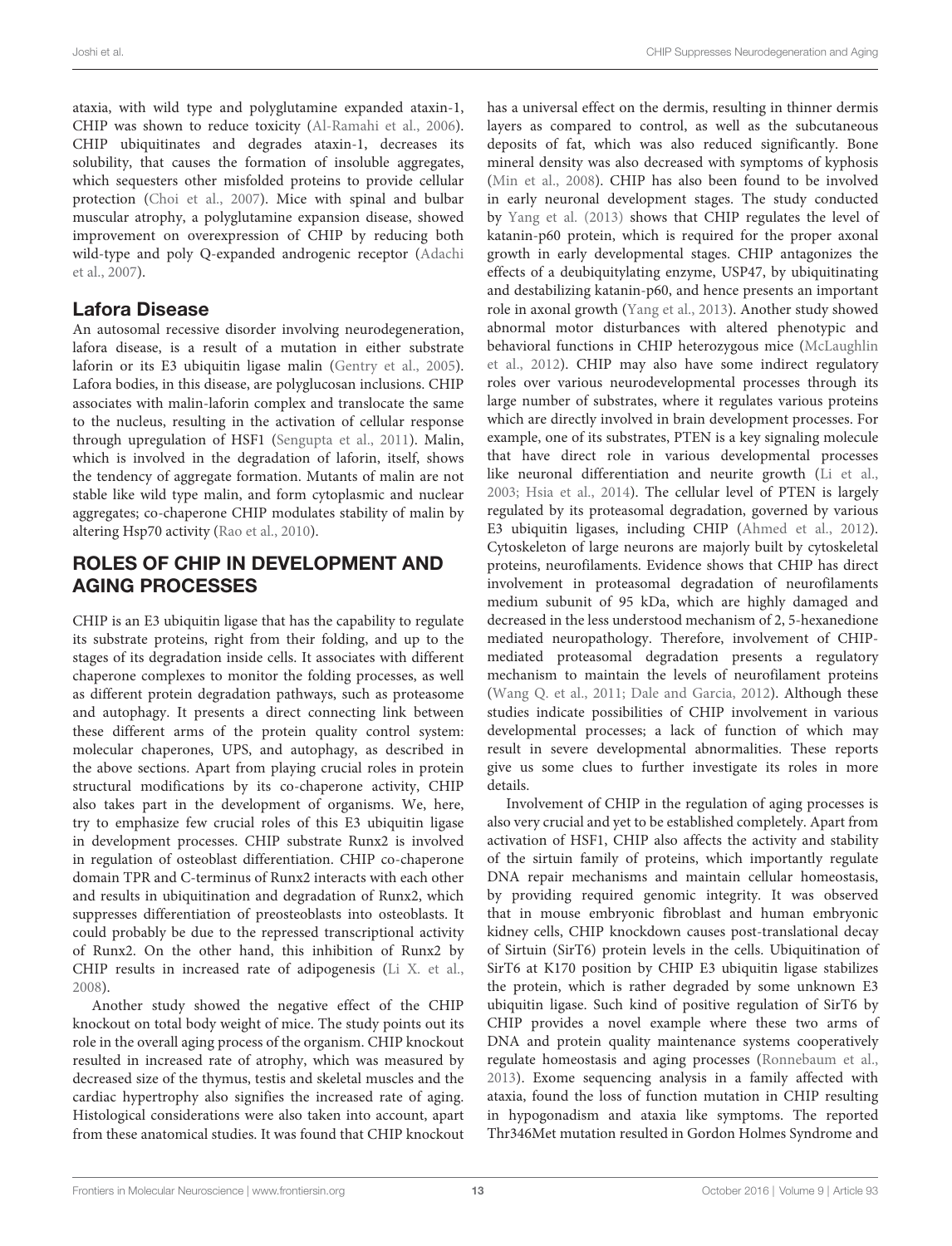other accelerated aging related changes which may probably be a result of protein instability or impaired substrate binding (Heimdal et al., 2014; Shi et al., 2014). Therefore, apart from development, aging is another major area of research, where detailed reports stating direct roles of CHIP are still missing, which gives us an opportunity to dig out further, the possibilities of CHIP being targeted as a candidate for anti-aging strategies.

### CHIP: IMPLICATIONS IN VARIOUS **DISEASES**

Apart from the above described roles of CHIP in neurodegeneration, development and aging, strong evidence has indicated the importance of CHIP in diseases, such as cancer, cardiac, muscular disorders, etc. A study in past has elucidated the potential of CHIP as a biomarker and therapeutic target in various human cancers (Sun et al., 2014). The strategies have been adapted to target E1 enzymes, chaperones, histone deacetylases, proteasomal subunits and E3 ubiquitin ligases, like mouse double minute 2 homolog (MDM2), anaphase-promoting complex (APC), etc., to treat various types of cancers with varying success (Eldridge and O'brien, 2010; Shen et al., 2013; Weathington and Mallampalli, 2014). As in renal cell carcinoma and gastric cancer, decreased CHIP expression has shown potential to serve as a potent biomarker of angiogenesis (Wang et al., 2013b; Sun et al., 2014). Similarly, in esophageal squamous cell carcinoma patients, elevated CHIP expression levels in metastatic lymph node have shown a high prognostic value (Wen et al., 2013). CHIP's ability to downregulate ErbB2 makes it a potential indicator for breast cancer patients' survival (Jan et al., 2011). Besides being extensively studied for prognostic ability, CHIP has also been induced with the help of certain small molecules.

Trehalose, a disaccharide, improves the deteriorating changes taking place in patients with ataxia due to a genetic mutation in STUB1/CHIP. Trehalose, apart from activation of autophagy, also increases the levels of CHIP and Hsp70 (Casarejos et al., 2014). Another molecule quercetin, a flavonoid present in fruits and vegetables, is a chemopreventive agent in cancer; shows its beneficiary effects by down regulating ErbB2 and upregulating its E3 ubiquitin ligase CHIP (Jeong et al., 2008). Another interesting example of using small natural molecule is gambogic acid, a xanthonoid, obtained from tree Garcinia hanburyi that inhibits the interaction of Hsp90 and mutant p53 to make it available for CHIP-mediated proteasomal degradation in cancer cells (Wang J. et al., 2011). Similarly, curcumin has been shown to induce CHIP-ErbB2 interaction, thereby reducing ErbB2 levels, a strategy shown to have an enormous potential in controlling metastasis (Jung et al., 2007). Besides these, a recent study also showed a protective effect of CHIP against ER stress-mediated cell death in the central nervous system, by preventing upregulation of p53 pathway and regulating unfolded protein response pathways (Cabral Miranda et al., 2015). Also, upregulating CHIP activity with Hsp90 inhibitors like 17-N-allylamino-17-demethoxygeldanamycin, for anticancer therapy could be an effective strategy (Paul et al., 2013).

Deubiquitinases (DUBs) are special class of proteases which can release ubiquitin from substrate proteins by breaking the peptide bonds in between substrate and ubiquitin molecules. Regulating DUBs activities is assumed to have some possible therapeutic benefits. Ataxin-3, one of the most studied DUB, found to have a direct interaction with CHIP along with an E2 enzyme Ube2W in degradation of its substrates. An important mechanism of regulation of DUB ataxin-3 by its ubiquitination is also present inside the cells. CHIP has shown to have the capacity to ubiquitinate ataxin-3 and in turn may have a regulatory effect on this neuroprotective DUB enzyme (Scaglione et al., 2011; Tsou et al., 2013). A different therapeutic strategy was proposed to enhance the efficacy of anticancer drugs, through CHIP, by modulating CYP3A4 functioning (Peer et al., 2011). CHIP also has a pivotal role in cardiac disorders, where it provides cardioprotection by degrading inducible cAMP early repressor in complex with extracellular stress-regulated kinase 5 (Woo et al., 2010). All the above described roles of CHIP, in various disorders elucidate its significance for future research to develop advanced strategies to control these pathological disorders. Although, CHIP is a potential molecule for effectively targeting multiple cellular targets involved in several diseases, still success in devising any notable strategy to treat any of these diseases is not reported so far. So, a precise focus on some key questions, which are yet to be answered, must be given and more conceptual understanding of its functioning inside the cell should be developed.

### FUNDAMENTAL CHALLENGES AND UNSOLVED PUZZLES

Many years of research has established CHIP, as a unique molecule, which has a large number of interacting partners. An interaction network of such a wide variety of substrates enables this E3 ligase enzyme to take part, directly or indirectly, in an array of cellular functions including metabolism, signaling, proliferation and apoptosis. The structure of CHIP, consisting of both TPR and U-box domain, is also a crucial factor in deciding its functional capabilities. Performing the roles of co-chaperone and E3 ligase simultaneously needs enormous molecular capabilities, and its advantageous structure provides it an extra edge in performing these dual functions. It is still a matter of investigation how exactly these decisions are being made by CHIP, inside the cells. A major question yet to be answered is, how CHIP, in combination with other chaperones recognizes the abnormal and to be degraded substrates inside the cytoplasm. Further work in this direction will indeed aid in understanding the possible ways of identifying cellular proteins on the basis of their structural and physiological features. Several studies have been done to explore the methods of discriminating the abnormal proteins from the healthy ones, whether they are to be modified, modulated or degraded. But, a clear answer is still far from our current understanding. Major focus of research over CHIP has been given to its roles in signaling, apoptosis and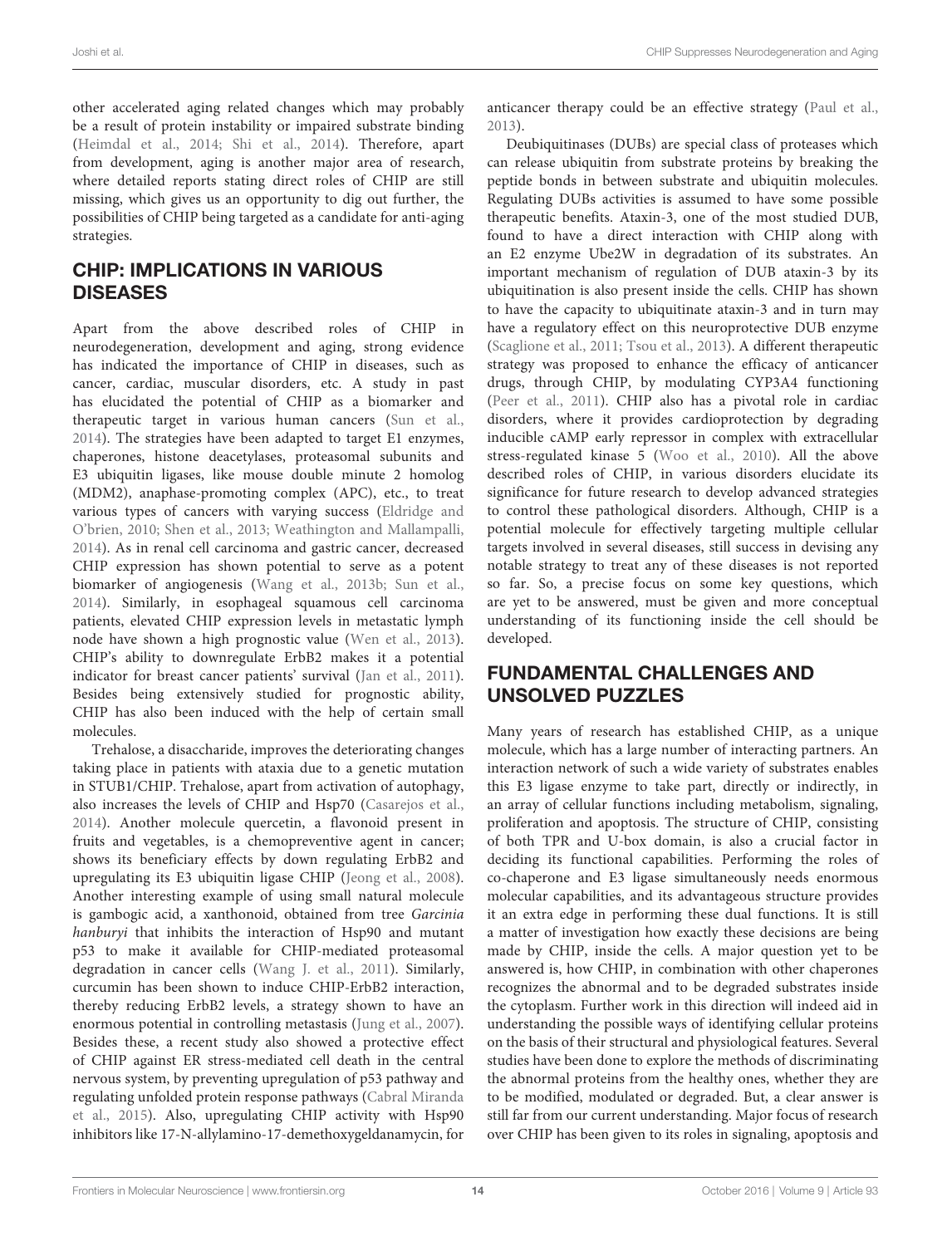cell proliferation. But, a line of evidence clearly indicates that this molecule has equally important contribution in maintaining the cellular homeostasis and providing protection from various stresses, which are major factors causing protein aggregation and related neurodegenerative diseases. Few possible developmental and aging-related roles of CHIP has also been observed; still a lot of research is needed to be done to understand the physiological importance of CHIP in neurodevelopmental and aging processes.

### KEY QUESTIONS AND FUTURE **PERSPECTIVES**

Maintaining a healthy proteome is a prerequisite of a living cell. To achieve this, cells are evolved with chaperone machinery and quality control pathways that maintain proteins into proper conformation and protect cells from toxicity generated in various pathological conditions (Yerbury et al., 2016). CHIP represents a protein which links all these pathways and machinery together. It not only helps chaperones to fold proteins, but also directs misfolded proteinaceous species for their proteasomal or lysosomal degradation. Interestingly, CHIP also regulates chaperones by ubiquitination and to more surprise, it also has self-ubiquitination property, which makes it capable of regulating its own turnover (Murata et al., 2001). Despite the potential that CHIP and other E3 ubiquitin ligases have, as therapeutic agents, more data is required, and further work is needed to be done, to understand the extent of E3 ubiquitin ligases in controlling various cellular processes. Chaperoneindependent role of CHIP is still needed to be fully established, which can unveil its various other properties. How to achieve specificity, in the case of CHIP, is another criterion that should be worked upon, if this multifaceted ligase has to be used for therapeutic benefits. Being a central molecule in various processes, merely overexpressing it will also affect other pathways and substrates that could prove this strategy detrimental in place of being beneficial. So, besides looking for pathways and substrates, properties and strategies, that could increase specificity for intended substrate will undoubtedly open a new area for treating diseases that are difficult to handle, with our current treatment strategies.

Although, enough reports have been made to establish protective roles of E3 ubiquitin ligases in various

### **REFERENCES**

- Adachi, H., Waza, M., Tokui, K., Katsuno, M., Minamiyama, M., Tanaka, F., et al. (2007). CHIP overexpression reduces mutant androgen receptor protein and ameliorates phenotypes of the spinal and bulbar muscular atrophy transgenic mouse model. J. Neurosci. 27, 5115–5126. doi: 10.1523/JNEUROSCI.1242- 07.2007
- Adalbert, R., Gilley, J., and Coleman, M. P. (2007). Aβ, tau and ApoE4 in Alzheimer's disease: the axonal connection. Trends Mol. Med. 13, 135–142. doi: 10.1016/j.molmed.2007.02.004
- Ahmed, S. F., Deb, S., Paul, I., Chatterjee, A., Mandal, T., Chatterjee, U., et al. (2012). The chaperone-assisted E3 ligase C terminus of Hsc70-interacting protein (CHIP) targets PTEN for proteasomal degradation. J. Biol. Chem. 287, 15996–16006. doi: 10.1074/jbc.M111.321083

neurodegenerative diseases, still no notable success has been registered so far to treat these life-threatening neuronal disorders. In one of our previous review articles, we have selected few such E3 ligases which have shown cellular protection against these pathological conditions (Upadhyay et al., 2015). CHIP, with an array of protein quality control functions, including regulation of chaperones and autophagic pathways, posits it as one prominent candidate, which has a huge potential to be targeted in the future therapeutic models of neurodegenerative diseases. The ability of CHIP to interact with numerous proteins and participation in multiple cellular pathways makes it one of the most interesting E3 ubiquitin ligase. CHIP, with described functions, bestows to be a possible future therapeutic target which could be exploited by the drug industry in the future. With such a significant contribution in cellular homeostasis, CHIP needs further attention of the scientific community to think and devise strategies to regulate multiple pathways of cellular importance by using this molecule. Focus on specific details and elaborated knowledge of underlying mechanisms will allow us to use CHIP as a therapeutic molecule in future.

### AUTHOR CONTRIBUTIONS

VJ, AU, AA and RM, executed complete drawing of figures, AK provided critical inputs. AM formulated the entire concept of manuscript and designed the initial draft of figures. All authors reviewed the manuscript.

### ACKNOWLEDGMENTS

This work was supported by Ramalinganswami fellowship: BT/RLF/Reentry/11/2010 from the Department of Biotechnology, Government of India. Extra Mural Research Funding (Individual Centric): Science and Engineering Research Board (SERB) EMR/2016/000716, Department of Science and Technology, Government of India. VJ and AU were supported by a research fellowship from University Grants Commission, Council for Scientific and Industrial Research, Government of India. The authors would like to thank Mr. Bharat Pareek for his technical assistance and entire lab management during the manuscript preparation.We apologize to various authors whose work could not be included due to space limitations.

- Al-Ramahi, I., Lam, Y. C., Gouyon, B. D., Zhang, M., Pérez, A. M., Branco, J., et al. (2006). CHIP protects from the neurotoxicity of expanded and wild-type ataxin-1 and promotes their ubiquitination and degradation. J. Biol. Chem. 281, 26714–26724. doi: 10.1074/jbc.M6016 03200
- Aravind, L., and Koonin, E. V. (2000). The U box is a modified RING finger–a common domain in ubiquitination. Curr. Biol. 10, 132–134. doi: 10. 1016/s0960-9822(00)00398-5
- Arndt, V., Dick, N., Tawo, R., Dreiseidler, M., Wenzel, D., Hesse, M., et al. (2010). Chaperone-assisted selective autophagy is essential for muscle maintenance. Curr. Biol. 20, 143–148. doi: 10.1016/j.cub.2009.11.022
- Ballinger, C. A., Connell, P., Wu, Y., Hu, Z., Thompson, L. J., Yin, L. Y., et al. (1999). Identification of CHIP, a novel tetratricopeptide repeat-containing protein that interacts with heat shock proteins and negatively regulates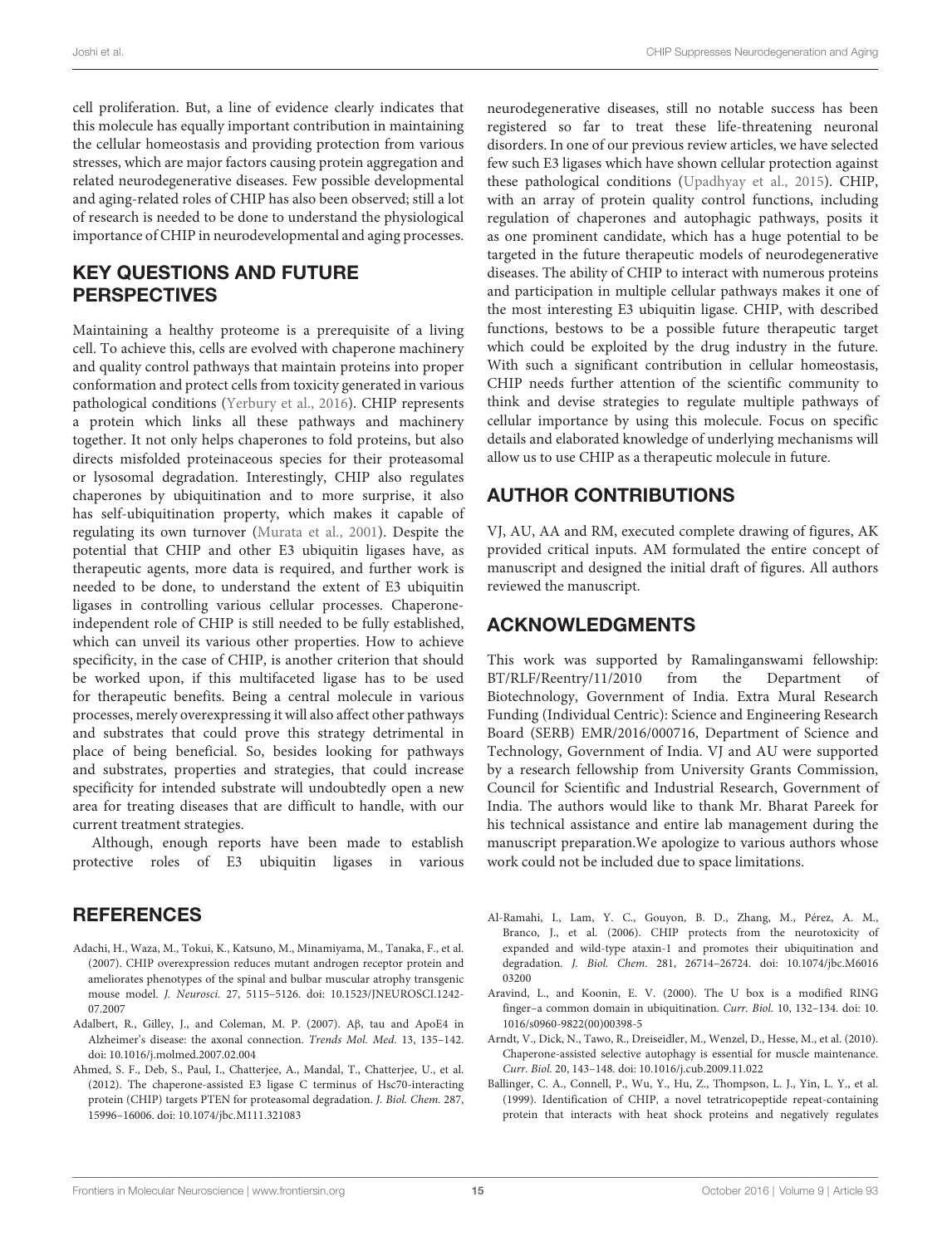chaperone functions. Mol. Cell. Biol. 19, 4535–4545. doi: 10.1128/mcb.19.6. 4535

- Belova, L., Sharma, S., Brickley, D. R., Nicolarsen, J. R., Patterson, C., and Conzen, S. D. (2006). Ubiquitin-proteasome degradation of serum-and glucocorticoid-regulated kinase-1 (SGK-1) is mediated by the chaperonedependent E3 ligase CHIP. Biochem. J. 400, 235–244. doi: 10.1042/bj200 60905
- Binder, L. I., Guillozet-Bongaarts, A. L., Garcia-Sierra, F., and Berry, R. W. (2005). Tau, tangles and Alzheimer's disease. Biochim. Biophys. Acta 1739, 216–223. doi: 10.1016/j.bbadis.2004.08.014
- Blessing, N. A., Brockman, A. L., and Chadee, D. N. (2014). The E3 ligase CHIP mediates ubiquitination and degradation of mixed-lineage kinase 3. Mol. Cell. Biol. 34, 3132–3143. doi: 10.1128/MCB.00296-14
- Bonvini, P., Dalla Rosa, H., Vignes, N., and Rosolen, A. (2004). Ubiquitination and proteasomal degradation of nucleophosmin-anaplastic lymphoma kinase induced by 17-allylamino-demethoxygeldanamycin role of the co-chaperone carboxyl heat shock protein 70-interacting protein. Cancer Res. 64, 3256–3264. doi: 10.1158/0008-5472.can-03-3531
- Cabral Miranda, F., Adão-Novaes, J., Hauswirth, W. W., Linden, R., Petrs-Silva, H., and Chiarini, L. B. (2015). CHIP, a carboxy terminus HSP-70 interacting protein, prevents cell death induced by endoplasmic reticulum stress in the central nervous system. Front. Cell. Neurosci. 8:438. doi: 10. 3389/fncel.2014.00438
- Cao, Z., Li, G., Shao, Q., Yang, G., Zheng, L., Zhang, T., et al. (2016). CHIP: a new modulator of human malignant disorders. Oncotarget 7, 29864–29874. doi: 10. 18632/oncotarget.8219
- Casarejos, M. J., Perucho, J., López-Sendón, J. L., De Yébenes, J. G., Bettencourt, C., Gómez, A., et al. (2014). Trehalose improves human fibroblast deficits in a new CHIP-mutation related ataxia. PLoS One 9:e106931. doi: 10.1371/journal.pone. 0106931
- Chen, S., Liu, A.-R., An, F.-M., Yao, W.-B., and Gao, X.-D. (2012). Amelioration of neurodegenerative changes in cellular and rat models of diabetes-related Alzheimer's disease by exendin-4. Age (Dordr.) 34, 1211–1224. doi: 10. 1007/s11357-011-9303-8
- Cheng, X.-R., Cui, X., Zheng, Y., Zhang, G., Li, P., Huang, H., et al. (2013). Nodes and biological processes identified on the basis of network analysis in the brain of the senescence accelerated mice as an Alzheimer's disease animal model. Front. Aging Neurosci. 5:65. doi: 10.3389/fnagi.2013.00065
- Chesser, A. S., Pritchard, S. M., and Johnson, G. V. W. (2013). Tau clearance mechanisms and their possible role in the pathogenesis of Alzheimer disease. Front. Neurol. 4:122. doi: 10.3389/fneur.2013.00122
- Chhangani, D., Jana, N. R., and Mishra, A. (2013). Misfolded proteins recognition strategies of E3 ubiquitin ligases and neurodegenerative diseases. Mol. Neurobiol. 47, 302–312. doi: 10.1007/s12035-012-8351-0
- Choi, J.-S., and Lee, D. H. (2010). CHIP promotes the degradation of mutant SOD1 by reducing its interaction with VCP and S6/S6′ subunits of 26S proteasome. Animal Cells Syst. 14, 1–10. doi: 10.1080/19768351003765145
- Choi, Y. N., Lee, S. K., Seo, T. W., Lee, J. S., and Yoo, S. J. (2014). C-Terminus of Hsc70-interacting protein regulates profilin1 and breast cancer cell migration. Biochem. Biophys. Res. Commun. 446, 1060–1066. doi: 10.1016/j.bbrc.2014. 03.061
- Choi, J. Y., Ryu, J. H., Kim, H. S., Park, S. G., Bae, K. H., Kang, S., et al. (2007). Co-chaperone CHIP promotes aggregation of ataxin-1. Mol. Cell. Neurosci. 34, 69–79. doi: 10.1016/j.mcn.2006.10.002
- Ciechanover, A. (1994). The ubiquitin-proteasome proteolytic pathway. Cell 79, 13–21. doi: 10.1016/0092-8674(94)90396-4
- Clamp, M., Cuff, J., Searle, S. M., and Barton, G. J. (2004). The jalview java alignment editor. Bioinformatics 20, 426–427. doi: 10. 1093/bioinformatics/btg430
- Cohen, T. J., Hwang, A. W., Restrepo, C. R., Yuan, C. X., Trojanowski, J. Q., and Lee, V. M. (2015). An acetylation switch controls TDP-43 function and aggregation propensity. Nat. Commun. 6:5845. doi: 10.1038/ncomms6845
- Connell, P., Ballinger, C. A., Jiang, J., Wu, Y., Thompson, L. J., Höhfeld, J., et al. (2001). The co-chaperone CHIP regulates protein triage decisions mediated by heat-shock proteins. Nat. Cell Biol. 3, 93–96. doi: 10.1038/35050618
- Cook, C., Gendron, T. F., Scheffel, K., Carlomagno, Y., Dunmore, J., DeTure, M., et al. (2012). Loss of HDAC6, a novel CHIP substrate, alleviates abnormal tau accumulation. Hum. Mol. Genet. 21, 2936–2945. doi: 10.1093/hmg/dds125
- Crippa, V., Sau, D., Rusmini, P., Boncoraglio, A., Onesto, E., Bolzoni, E., et al. (2010). The small heat shock protein B8 (HspB8) promotes autophagic removal of misfolded proteins involved in amyotrophic lateral sclerosis (ALS). Hum. Mol. Genet. 19, 3440–3456. doi: 10.1093/hmg/ddq257
- Currais, A., Hortobágyi, T., and Soriano, S. (2009). The neuronal cell cycle as a mechanism of pathogenesis in Alzheimer's disease. Aging (Albany NY) 1, 363–371. doi: 10.18632/aging.100045
- Cyr, D. M., Höhfeld, J., and Patterson, C. (2002). Protein quality control: U-boxcontaining E3 ubiquitin ligases join the fold. Trends Biochem. Sci. 27, 368–375. doi: 10.1016/s0968-0004(02)02125-4
- Dai, Q., Qian, S. B., Li, H. H., Mcdonough, H., Borchers, C., Huang, D., et al. (2005). Regulation of the cytoplasmic quality control protein degradation pathway by BAG2. J. Biol. Chem. 280, 38673–38681. doi: 10.1074/jbc. m507986200
- Dai, Q., Zhang, C., Wu, Y., Mcdonough, H., Whaley, R. A., Godfrey, V., et al. (2003). CHIP activates HSF1 and confers protection against apoptosis and cellular stress. EMBO J. 22, 5446–5458. doi: 10.1093/emboj/cdg529
- Dale, J. M., and Garcia, M. L. (2012). Neurofilament Phosphorylation during development and disease: which came first, the phosphorylation or the accumulation? J. Amino Acids 2012:382107. doi: 10.1155/2012/ 382107
- Daviau, A., Proulx, R., Robitaille, K., Di Fruscio, M., Tanguay, R. M., Landry, J., et al. (2006). Down-regulation of the mixed-lineage dual leucine zipper-bearing kinase by heat shock protein 70 and its co-chaperone CHIP. J. Biol. Chem. 281, 31467–31477. doi: 10.1074/jbc.M607612200
- Demand, J., Alberti, S., Patterson, C., and Höhfeld, J. (2001). Cooperation of a ubiquitin domain protein and an E3 ubiquitin ligase during chaperone/proteasome coupling. Curr. Biol. 11, 1569–1577. doi: 10. 1016/s0960-9822(01)00487-0
- de Roux, N., Carel, J. C., and Léger, J. (2016). Congenital hypogonadotropic hypogonadism: a trait shared by several complex neurodevelopmental disorders. Endocr. Dev. 29, 72–86. doi: 10.1159/000438875
- Dickey, C. A., Koren, J., Zhang, Y. J., Xu, Y. F., Jinwal, U. K., Birnbaum, M. J., et al. (2008). Akt and CHIP coregulate tau degradation through coordinated interactions. Proc. Natl. Acad. Sci. U S A 105, 3622–3627. doi: 10.1073/pnas. 0709180105
- Dickey, C. A., Patterson, C., Dickson, D., and Petrucelli, L. (2007). Brain CHIP: removing the culprits in neurodegenerative disease. Trends Mol. Med. 13, 32–38. doi: 10.1016/j.molmed.2006.11.003
- Dikshit, P., and Jana, N. R. (2007). The co-chaperone CHIP is induced in various stresses and confers protection to cells. Biochem. Biophys. Res. Commun. 357, 761–765. doi: 10.1016/j.bbrc.2007.04.018
- Ding, X., and Goldberg, M. S. (2009). Regulation of LRRK2 stability by the E3 ubiquitin ligase CHIP. PLoS One 4:e5949. doi: 10.1371/journal.pone.0005949
- Edkins, A. L. (2015). CHIP: a co-chaperone for degradation by the proteasome. Subcell. Biochem. 78, 219–242. doi: 10.1007/978-3-319-11731-7\_11
- Eldridge, A. G., and O'brien, T. (2010). Therapeutic strategies within the ubiquitin proteasome system. Cell Death Differ. 17, 4–13. doi: 10.1038/cdd.2009.82
- Ellis, R. J., and Hemmingsen, S. M. (1989). Molecular chaperones: proteins essential for the biogenesis of some macromolecular structures. Trends Biochem. Sci. 14, 339–342. doi: 10.1016/0968-0004(89)90168-0
- Esser, C., Scheffner, M., and Höhfeld, J. (2005). The chaperone-associated ubiquitin ligase CHIP is able to target p53 for proteasomal degradation. J. Biol. Chem. 280, 27443–27448. doi: 10.1074/jbc.M501574200
- Fan, M., Park, A., and Nephew, K. P. (2005). CHIP (carboxyl terminus of Hsc70 interacting protein) promotes basal and geldanamycin-induced degradation of estrogen receptor-α. Mol. Endocrinol. 19, 2901–2914. doi: 10.1210/me.2005- 0111
- Faresse, N., Ruffieux-Daidie, D., Salamin, M., Gomez-Sanchez, C. E., and Staub, O. (2010). Mineralocorticoid receptor degradation is promoted by Hsp90 inhibition and the ubiquitin-protein ligase CHIP. Am. J. Physiol. Renal Physiol. 299, F1462–F1472. doi: 10.1152/ajprenal.00285.2010
- Ferreira, J. V., Fôfo, H., Bejarano, E., Bento, C. F., Ramalho, J. S., Girão, H., et al. (2013). STUB1/CHIP is required for HIF1A degradation by chaperonemediated autophagy. Autophagy 9, 1349–1366. doi: 10.4161/auto.25190
- Gamerdinger, M., Carra, S., and Behl, C. (2011). Emerging roles of molecular chaperones and co-chaperones in selective autophagy: focus on BAG proteins. J. Mol. Med. (Berl) 89, 1175–1182. doi: 10.1007/s00109-011-0795-6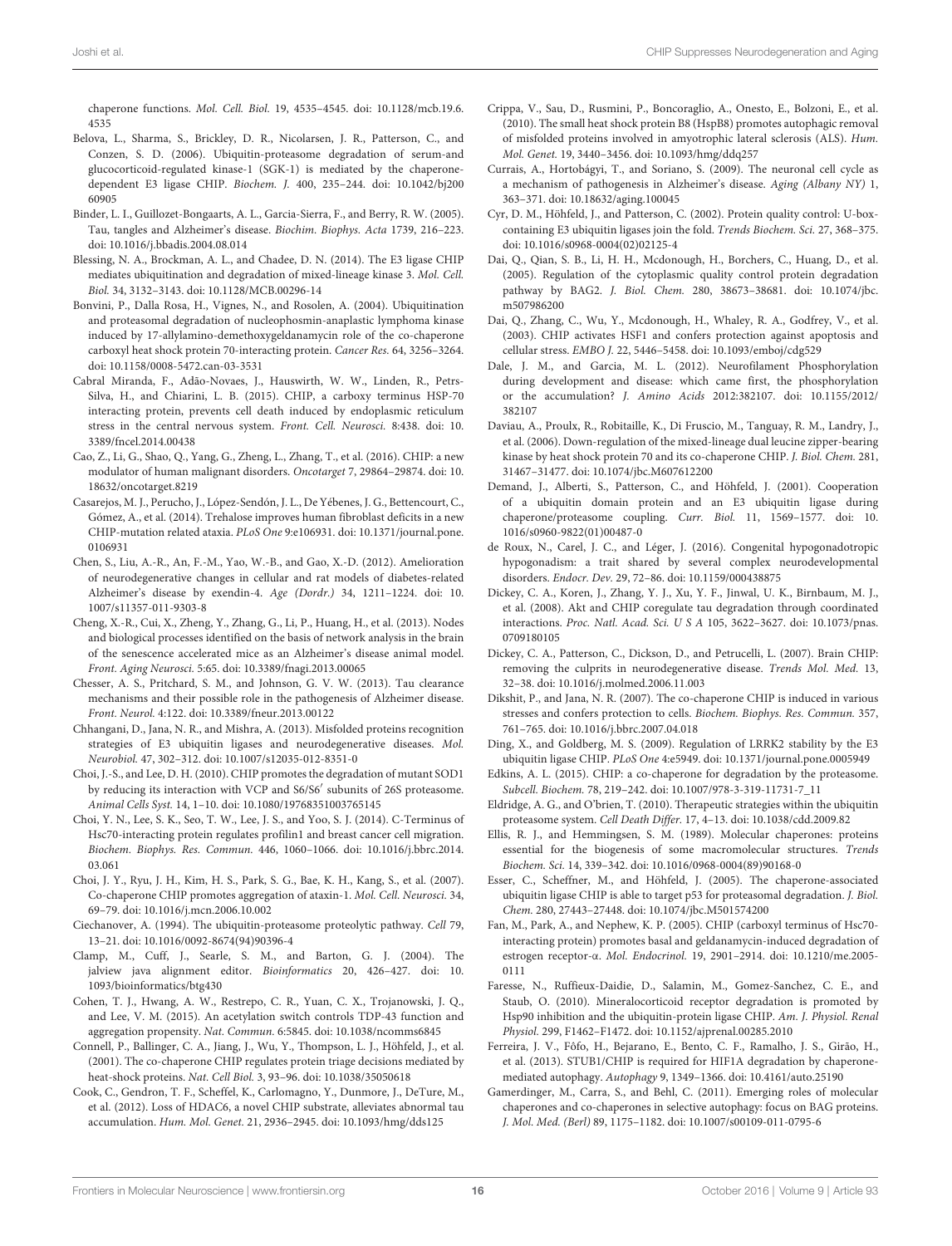- Gao, B., Wang, Y., Xu, W., Li, S., Li, Q., and Xiong, S. (2013). Inhibition of histone deacetylase activity suppresses IFN-γ induction of tripartite motif 22 via CHIPmediated proteasomal degradation of IRF-1. J. Immunol. 191, 464–471. doi: 10. 4049/jimmunol.1203533
- Gaude, H., Aznar, N., Delay, A., Bres, A., Buchet-Poyau, K., Caillat, C., et al. (2012). Molecular chaperone complexes with antagonizing activities regulate stability and activity of the tumor suppressor LKB1. Oncogene 31, 1582–1591. doi: 10. 1038/onc.2011.342
- Gentry, M. S., Worby, C. A., and Dixon, J. E. (2005). Insights into Lafora disease: malin is an E3 ubiquitin ligase that ubiquitinates and promotes the degradation of laforin. Proc. Natl. Acad. Sci. U S A 102, 8501–8506. doi: 10.1073/pnas. 0503285102
- Germano, S., Barberis, D., Santoro, M. M., Penengo, L., Citri, A., Yarden, Y., et al. (2006). Geldanamycins trigger a novel Ron degradative pathway, hampering oncogenic signaling. J. Biol. Chem. 281, 21710–21719. doi: 10. 1074/jbc.M602014200
- Goldberg, A. L. (2003). Protein degradation and protection against misfolded or damaged proteins. Nature 426, 895–899. doi: 10.1038/nature02263
- Graf, C., Stankiewicz, M., Nikolay, R., and Mayer, M. P. (2010). Insights into the conformational dynamics of the E3 ubiquitin ligase CHIP in complex with chaperones and E2 enzymes. Biochemistry 49, 2121–2129. doi: 10. 1021/bi901829f
- Guo, D., Ying, Z., Wang, H., Chen, D., Gao, F., Ren, H., et al. (2015). Regulation of autophagic flux by CHIP. Neurosci. Bull. 31, 469–479. doi: 10.1007/s12264- 015-1543-7
- Hartl, F. U. (1996). Molecular chaperones in cellular protein folding. Nature 381, 571–579. doi: 10.1038/381571a0
- Hartl, F. U., Bracher, A., and Hayer-Hartl, M. (2011). Molecular chaperones in protein folding and proteostasis. Nature 475, 324–332. doi: 10. 1038/nature10317
- Hatakeyama, S., Matsumoto, M., Yada, M., and Nakayama, K. I. (2004). Interaction of U-box-type ubiquitin-protein ligases (E3s) with molecular chaperones. Genes Cells 9, 533–548. doi: 10.1111/j.1356-9597.2004.00742.x
- Hatakeyama, S., Yada, M., Matsumoto, M., Ishida, N., and Nakayama, K. I. (2001). U box proteins as a new family of ubiquitin-protein ligases. J. Biol. Chem. 276, 33111–33120. doi: 10.1074/jbc.M102755200
- Heimdal, K., Sanchez-Guixé, M., Aukrust, I., Bollerslev, J., Bruland, O., Jablonski, G. E., et al. (2014). STUB1 mutations in autosomal recessive ataxias—evidence for mutation-specific clinical heterogeneity. Orphanet J. Rare Dis. 9:146. doi: 10.1186/s13023-014-0146-0
- Hershko, A. (1998). "The ubiquitin system," in Ubiquitin and the Biology of the Cell, eds J.-M. Peters, J. R. Harris and D. Finley (Boston, MA; Springer US), 1–17.
- Hirayama, S., Yamazaki, Y., Kitamura, A., Oda, Y., Morito, D., Okawa, K., et al. (2008). MKKS is a centrosome-shuttling protein degraded by disease-causing mutations via CHIP-mediated ubiquitination. Mol. Biol. Cell 19, 899–911. doi: 10.1091/mbc.E07-07-0631
- Hochstrasser, M. (1996). Ubiquitin-dependent protein degradation. Annu. Rev. Genet. 30, 405–439. doi: 10.1146/annurev.genet.30.1.405
- Höhfeld, J., Cyr, D. M., and Patterson, C. (2001). From the cradle to the grave: molecular chaperones that may choose between folding and degradation. EMBO Rep. 2, 885–890. doi: 10.1093/embo-reports/kve206
- Hoppe, T. (2005). Multiubiquitylation by E4 enzymes: 'one size' doesn't fit all. Trends Biochem. Sci. 30, 183–187. doi: 10.1016/j.tibs.2005.02.004
- Hsia, H. E., Kumar, R., Luca, R., Takeda, M., Courchet, J., Nakashima, J., et al. (2014). Ubiquitin E3 ligase Nedd4–1 acts as a downstream target of PI3K/PTEN-mTORC1 signaling to promote neurite growth. Proc. Natl. Acad. Sci. U S A 111, 13205–13210. doi: 10.1073/pnas.1400737111
- Hwang, J. R., Zhang, C., and Patterson, C. (2005). C-terminus of heat shock protein 70-interacting protein facilitates degradation of apoptosis signal-regulating kinase 1 and inhibits apoptosis signal-regulating kinase 1-dependent apoptosis. Cell Stress Chaperones 10, 147–156. doi: 10.1379/csc-90r.1
- Imai, Y., Soda, M., Hatakeyama, S., Akagi, T., Hashikawa, T., Nakayama, K.-I. I., et al. (2002). CHIP is associated with parkin, a gene responsible for familial Parkinson's Disease and enhances its ubiquitin ligase activity. Mol. Cell 10, 55–67. doi: 10.1016/s1097-2765(02)00583-x
- Irvine, G. B., El-Agnaf, O. M., Shankar, G. M., and Walsh, D. M. (2008). Protein aggregation in the brain: the molecular basis for Alzheimer's and Parkinson's diseases. Mol. Med. 14, 451–464. doi: 10.2119/2007-00100.Irvine
- Ishigaki, S., Niwa, J. I., Yamada, S. I., Takahashi, M., Ito, T., Sone, J., et al. (2007). Dorfin-CHIP chimeric proteins potently ubiquitylate and degrade familial ALS-related mutant SOD1 proteins and reduce their cellular toxicity. Neurobiol. Dis. 25, 331–341. doi: 10.1016/j.nbd.2006.09.017
- Jan, C. I., Yu, C. C., Hung, M. C., Harn, H. J., Nieh, S., Lee, H. S., et al. (2011). Tid1, CHIP and ErbB2 interactions and their prognostic implications for breast cancer patients. J. Pathol. 225, 424–437. doi: 10.1002/path.2921.
- Jana, N. R., Dikshit, P., Goswami, A., Kotliarova, S., Murata, S., Tanaka, K., et al. (2005). Co-chaperone CHIP associates with expanded polyglutamine protein and promotes their degradation by proteasomes. J. Biol. Chem. 280, 11635–11640. doi: 10.1074/jbc.M412042200
- Jang, K. W., Lee, K. H., Kim, S. H., Jin, T., Choi, E. Y., Jeon, H. J., et al. (2011). Ubiquitin ligase CHIP induces TRAF2 proteasomal degradation and NF-κB inactivation to regulate breast cancer cell invasion. J. Cell. Biochem. 112, 3612–3620. doi: 10.1002/jcb.23292
- Jellinger, K. A. (2001). Cell death mechanisms in neurodegeneration. J. Cell. Mol. Med. 5, 1–17. doi: 10.1111/j.1582-4934.2001.tb00134.x
- Jeong, J. H., An, J. Y., Kwon, Y. T., Li, L. Y., and Lee, Y. J. (2008). Quercetininduced ubiquitination and down-regulation of Her-2/neu. J. Cell. Biochem. 105, 585–595. doi: 10.1002/jcb.21859
- Jiang, J., Ballinger, C. A., Wu, Y., Dai, Q., Cyr, D. M., Höhfeld, J., et al. (2001). CHIP is a U-box-dependent E3 ubiquitin Ligase: identification of Hsc70 as a Target for ubiquitylation. J. Biol. Chem. 276, 42938–42944. doi: 10.1074/jbc. M101968200
- Jung, Y., Xu, W., Kim, H., Ha, N., and Neckers, L. (2007). Curcumin-induced degradation of ErbB2: a role for the E3 ubiquitin ligase CHIP and the Michael reaction acceptor activity of curcumin. Biochim. Biophys. Acta 1773, 383–390. doi: 10.1016/j.bbamcr.2006.11.004
- Kalia, L. V., Kalia, S. K., Chau, H., Lozano, A. M., Hyman, B. T., and McLean, P. J. (2011). Ubiquitinylation of alpha-synuclein by carboxyl terminus Hsp70 interacting protein (CHIP) is regulated by Bcl-2-associated athanogene 5 (BAG5). PLoS One 6:e14695. doi: 10.1371/journal.pone.0014695
- Kang, S. A., Cho, H. S., Yoon, J. B., Chung, I. K., and Lee, S. T. (2012). Hsp90 rescues PTK6 from proteasomal degradation in breast cancer cells. Biochem. J. 447, 313–320. doi: 10.1042/BJ20120803
- Kaushik, S., and Cuervo, A. M. (2012). Chaperones in autophagy. Pharmacol. Res. 66, 484–493. doi: 10.1016/j.phrs.2012.10.002
- Kettern, N., Dreiseidler, M., Tawo, R., and Höhfeld, J. (2010). Chaperone-assisted degradation: multiple paths to destruction. Biol. Chem. 391, 481–489. doi: 10. 1515/BC.2010.058
- Kim, C., Yun, N., Lee, J., Youdim, M. B., Ju, C., Kim, W. K., et al. (2016). Phosphorylation of CHIP at Ser20 by Cdk5 promotes tAIF-mediated neuronal death. Cell Death Differ. 23, 333–346. doi: 10.1038/cdd.2015.103
- Ko, H. S., Bailey, R., Smith, W. W., Liu, Z., Shin, J.-H., Lee, Y.-I., et al. (2009). CHIP regulates leucine-rich repeat kinase-2 ubiquitination , degradation and toxicity. Proc. Natl. Acad. Sci. U S A 106, 2897–2902. doi: 10.1073/pnas.08101 23106
- Koegl, M., Hoppe, T., Schlenker, S., Ulrich, H. D., Mayer, T. U., and Jentsch, S. (1999). A novel ubiquitination factor, E4, is involved in multiubiquitin chain assembly. Cell 96, 635–644. doi: 10.1016/s0092-8674(00)80574-7
- Koren, J. III, Jinwal, U. K., Lee, D. C., Jones, J. R., Shults, C. L., Johnson, A. G., et al. (2009). Chaperone signalling complexes in Alzheimer's disease. J. Cell. Mol. Med. 13, 619–630. doi: 10.1111/j.1582-4934.2008.00557.x
- Korolchuk, V. I., Menzies, F. M., and Rubinsztein, D. C. (2010). Mechanisms of cross-talk between the ubiquitin-proteasome and autophagy-lysosome systems. FEBS Lett. 584, 1393–1398. doi: 10.1016/j.febslet.2009.12.047
- Krackhardt, A. M., Witzens, M., Harig, S., Hodi, F. S., Zauls, A. J., Chessia, M., et al. (2002). Identification of tumor-associated antigens in chronic lymphocytic leukemia by SEREX. Blood 100, 2123–2131. doi: 10.1182/blood-2002-02-0513
- Krishnamoorthy, G. P., Guida, T., Alfano, L., Avilla, E., Santoro, M., Carlomagno, F., et al. (2013). Molecular mechanism of 17-allylamino-17 demethoxygeldanamycin (17-AAG)-induced AXL receptor tyrosine kinase degradation. J. Biol. Chem. 288, 17481–17494. doi: 10.1074/jbc.M112.439422
- Kumar, P., Ambasta, R. K., Veereshwarayya, V., Rosen, K. M., Kosik, K. S., Band, H., et al. (2007). CHIP and HSPs interact with beta-APP in a proteasomedependent manner and influence Abeta metabolism. Hum. Mol. Genet. 16, 848–864. doi: 10.1093/hmg/ddm030
- Kumar, P., Pradhan, K., Karunya, R., Ambasta, R. K., and Querfurth, H. W. (2012). Cross-functional E3 ligases Parkin and C-terminus Hsp70-interacting protein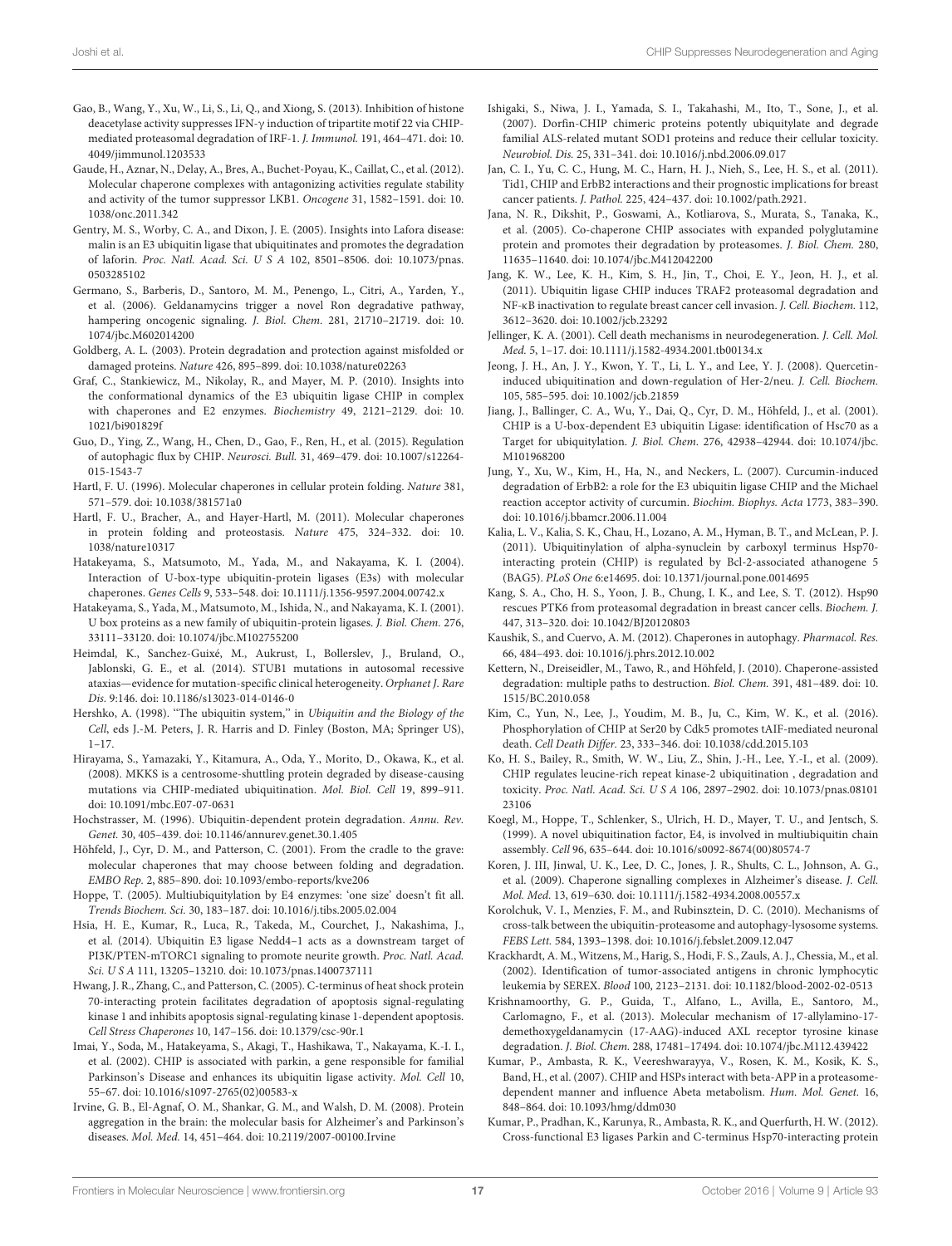in neurodegenerative disorders. J. Neurochem. 120, 350–370. doi: 10.1111/j. 1471-4159.2011.07588.x

- Kundrat, L., and Regan, L. (2010). Identification of residues on Hsp70 and Hsp90 ubiquitinated by the cochaperone CHIP. J. Mol. Biol. 395, 587–594. doi: 10. 1016/j.jmb.2009.11.017
- Lee, J. H., Khadka, P., Baek, S. H., and Chung, I. K. (2010). CHIP promotes human telomerase reverse transcriptase degradation and negatively regulates telomerase activity. J. Biol. Chem. 285, 42033–42045. doi: 10.1074/jbc.M110. 149831
- Lee, J. S., Seo, T. W., Yi, J. H., Shin, K. S., and Yoo, S. J. (2013). CHIP has a protective role against oxidative stress-induced cell death through specific regulation of endonuclease G. Cell Death Dis. 4:e666. doi: 10.1038/cddis.2013. 181
- Lee, J. S., and Yoo, S. J. (2013). C-terminus of Hsc70-interacting protein regulates C-terminal binding protein 2 and the expression of its target genes. Biochem. Biophys. Res. Commun. 432, 418–424. doi: 10.1016/j.bbrc.2013.01.124
- Li, W., Bengtson, M. H., Ulbrich, A., Matsuda, A., Reddy, V. A., Orth, A., et al. (2008). Genome-wide and functional annotation of human E3 ubiquitin ligases identifies MULAN, a mitochondrial E3 that regulates the organelle's dynamics and signaling. PLoS One 3:e1487. doi: 10.1371/journal.pone.00 01487
- Li, X., Huang, M., Zheng, H., Wang, Y., Ren, F., Shang, Y., et al. (2008). CHIP promotes Runx2 degradation and negatively regulates osteoblast differentiation. J. Cell Biol. 181, 959–972. doi: 10.1083/jcb.200 711044
- Li, L., Liu, F., and Ross, A. H. (2003). PTEN regulation of neural development and CNS stem cells. J. Cell. Biochem. 88, 24–28. doi: 10.1002/jcb.10312
- Li, R.-F., Shang, Y., Liu, D., Ren, Z.-S., Chang, Z., and Sui, S.-F. (2007). Differential ubiquitination of Smad1 mediated by CHIP: implications in the regulation of the bone morphogenetic protein signaling pathway. J. Mol. Biol. 374, 777–790. doi: 10.1016/j.jmb.2007.09.082
- Li, F., Xie, P., Fan, Y., Zhang, H., Zheng, L., Gu, D., et al. (2009). C terminus of Hsc70-interacting protein promotes smooth muscle cell proliferation and survival through ubiquitin-mediated degradation of FoxO1. J. Biol. Chem. 284, 20090–20098. doi: 10.1074/jbc.M109.017046
- Löffek, S., Wöll, S., Höhfeld, J., Leube, R. E., Has, C., Bruckner-Tuderman, L., et al. (2010). The ubiquitin ligase CHIP/STUB1 targets mutant keratins for degradation. Hum. Mutat. 31, 466–476. doi: 10.1002/humu. 21222
- Luo, W., Zhong, J., Chang, R., Hu, H., Pandey, A., and Semenza, G. L. (2010). Hsp70 and CHIP selectively mediate ubiquitination and degradation of hypoxia-inducible factor (HIF)-1α but not HIF-2α. J. Biol. Chem. 285, 3651–3663. doi: 10.1074/jbc.M109.068577
- Maruyama, T., Kadowaki, H., Okamoto, N., Nagai, A., Naguro, I., Matsuzawa, A., et al. (2010). CHIP-dependent termination of MEKK2 regulates temporal ERK activation required for proper hyperosmotic response. EMBO J. 29, 2501–2514. doi: 10.1038/emboj.2010.141
- McDonough, H., and Patterson, C. (2003). CHIP: a link between the chaperone and proteasome systems. Cell Stress Chaperones 8, 303–308. doi: 10.1379/1466- 1268(2003)008<0303:calbtc>2.0.co;2
- McLaughlin, B., Buendia, M. A., Saborido, T. P., Palubinsky, A. M., Stankowski, J. N., and Stanwood, G. D. (2012). Haploinsufficiency of the E3 ubiquitin ligase C-terminus of heat shock cognate 70 interacting protein (CHIP) produces specific behavioral impairments. PLoS One 7:e36340. doi: 10. 1371/journal.pone.0036340
- Meacham, G. C., Patterson, C., Zhang, W., Younger, J. M., and Cyr, D. M. (2001). The Hsc70 co-chaperone CHIP targets immature CFTR for proteasomal degradation. Nat. Cell Biol. 3, 100–105. doi: 10.1038/350 50509
- Metzger, M. B., Hristova, V. A., and Weissman, A. M. (2012). HECT and RING finger families of E3 ubiquitin ligases at a glance. J. Cell Sci. 125, 531–537. doi: 10.1242/jcs.091777
- Miller, V. M., Nelson, R. F., Gouvion, C. M., Williams, A., Rodriguez-Lebron, E., Harper, S. Q., et al. (2005). CHIP suppresses polyglutamine aggregation and toxicity in vitro and in vivo. J. Neurosci. 25, 9152–9161. doi: 10. 1523/JNEUROSCI.3001-05.2005
- Min, J.-N., Whaley, R. A., Sharpless, N. E., Lockyer, P., Portbury, A. L., and Patterson, C. (2008). CHIP deficiency decreases longevity, with accelerated

aging phenotypes accompanied by altered protein quality control. Mol. Cell. Biol. 28, 4018–4025. doi: 10.1128/MCB.00296-08

- Morales, J. L., and Perdew, G. H. (2007). Carboxyl terminus of hsc70-interacting protein (CHIP) can remodel mature Aryl hydrocarbon Receptor (AhR) complexes and mediate ubiquitination of both the AhR and the 90 kDa heat-shock protein (hsp90) in vitro. Biochemistry 46, 610–621. doi: 10. 1021/bi062165b
- Murata, S., Chiba, T., and Tanaka, K. (2003). CHIP: a quality-control E3 ligase collaborating with molecular chaperones. Int. J. Biochem. Cell Biol. 35, 572–578. doi: 10.1016/s1357-2725(02)00394-1
- Murata, S., Minami, Y., Minami, M., Chiba, T., and Tanaka, K. (2001). CHIP is a chaperone-dependent E3 ligase that ubiquitylates unfolded protein. EMBO Rep. 2, 1133–1138. doi: 10.1093/embo-reports/kve246
- Murata, T., and Shimotohno, K. (2006). Ubiquitination and proteasomedependent degradation of human eukaryotic translation initiation factor 4E. J. Biol. Chem. 281, 20788–20800. doi: 10.1074/jbc.M600563200
- Narayan, V., Pion, E., Landré, V., Müller, P., and Ball, K. L. (2011). Docking-dependent ubiquitination of the interferon regulatory factor-1 tumor suppressor protein by the ubiquitin ligase CHIP. J. Biol. Chem. 286, 607–619. doi: 10.1074/jbc.M110.153122
- Nollen, E. A., and Morimoto, R. I. (2002). Chaperoning signaling pathways: molecular chaperones as stress-sensing 'heat shock' proteins. J. Cell Sci. 115, 2809–2816.
- Oh, K. H., Yang, S. W., Park, J. M., Seol, J. H., Iemura, S., Natsume, T., et al. (2011). Control of AIF-mediated cell death by antagonistic functions of CHIP ubiquitin E3 ligase and USP2 deubiquitinating enzyme. Cell Death Differ. 18, 1326–1336. doi: 10.1038/cdd.2011.3
- Ohi, M. D., Vander Kooi, C. W., Rosenberg, J. A., Chazin, W. J., and Gould, K. L. (2003). Structural insights into the U-box, a domain associated with multiubiquitination. Nat. Struct. Biol. 10, 250–255. doi: 10.1038/nsb906
- Palubinsky, A. M., Stankowski, J. N., Kale, A. C., Codreanu, S. G., Singer, R. J., Liebler, D. C., et al. (2015). CHIP is an essential determinant of neuronal mitochondrial stress signaling. Antioxid. Redox Signal. 23, 535–549. doi: 10. 1089/ars.2014.6102
- Park, C., and Cuervo, A. M. (2013). Selective autophagy: talking with the UPS. Cell Biochem. Biophys. 67, 3–13. doi: 10.1007/s12013-013-9623-7
- Parsons, J. L., Tait, P. S., Finch, D., Dianova, I. I., Allinson, S. L., and Dianov, G. L. (2008). CHIP-mediated degradation and DNA damage-dependent stabilization regulate base excision repair proteins. Mol. Cell 29, 477–487. doi: 10.1016/j. molcel.2007.12.027
- Passmore, L. A., and Barford, D. (2004). Getting into position: the catalytic mechanisms of protein ubiquitylation. Biochem. J. 379, 513–525. doi: 10. 1042/BJ20040198
- Paul, I., Ahmed, S. F., Bhowmik, A., Deb, S., and Ghosh, M. K. (2013). The ubiquitin ligase CHIP regulates c-Myc stability and transcriptional activity. Oncogene 32, 1284–1295. doi: 10.1038/onc.2012.144
- Paul, I., and Ghosh, M. K. (2015). A CHIPotle in physiology and disease. Int. J. Biochem. Cell Biol. 58, 37–52. doi: 10.1016/j.biocel.2014.10.027
- Peer, C. J., Sissung, T. M., and Figg, W. D. (2011). CHIP and gp78-mediated ubiquitination of CYP3A4: implications for the pharmacology of anticancer agents. Cancer Biol. Ther. 11, 549–551. doi: 10.4161/cbt.11.6.14834
- Peng, H.-M. M., Morishima, Y., Jenkins, G. J., Dunbar, A. Y., Lau, M., Patterson, C., et al. (2004). Ubiquitylation of neuronal nitric-oxide synthase by CHIP, a chaperone-dependent E3 ligase. J. Biol. Chem. 279, 52970–52977. doi: 10.1074/jbc.M406926200
- Petrucelli, L., Dickson, D., Kehoe, K., Taylor, J., Snyder, H., Grover, A., et al. (2004). CHIP and Hsp70 regulate tau ubiquitination, degradation and aggregation. Hum. Mol. Genet. 13, 703–714. doi: 10.1093/hmg/ ddh083
- Pickart, C. M. (2001). Mechanisms underlying ubiquitination. Annu. Rev. Biochem. 70, 503–533. doi: 10.1146/annurev.biochem.70.1.503
- Pratt, W. B., Gestwicki, J. E., Osawa, Y., and Lieberman, A. P. (2015). Targeting Hsp90/Hsp70-based protein quality control for treatment of adult onset neurodegenerative diseases. Annu. Rev. Pharmacol. Toxicol. 55, 353–371. doi: 10.1146/annurev-pharmtox-010814-124332
- Qian, S.-B., McDonough, H., Boellmann, F., Cyr, D. M., and Patterson, C. (2006). CHIP-mediated stress recovery by sequential ubiquitination of substrates and Hsp70. Nature 440, 551–555. doi: 10.1038/nature04600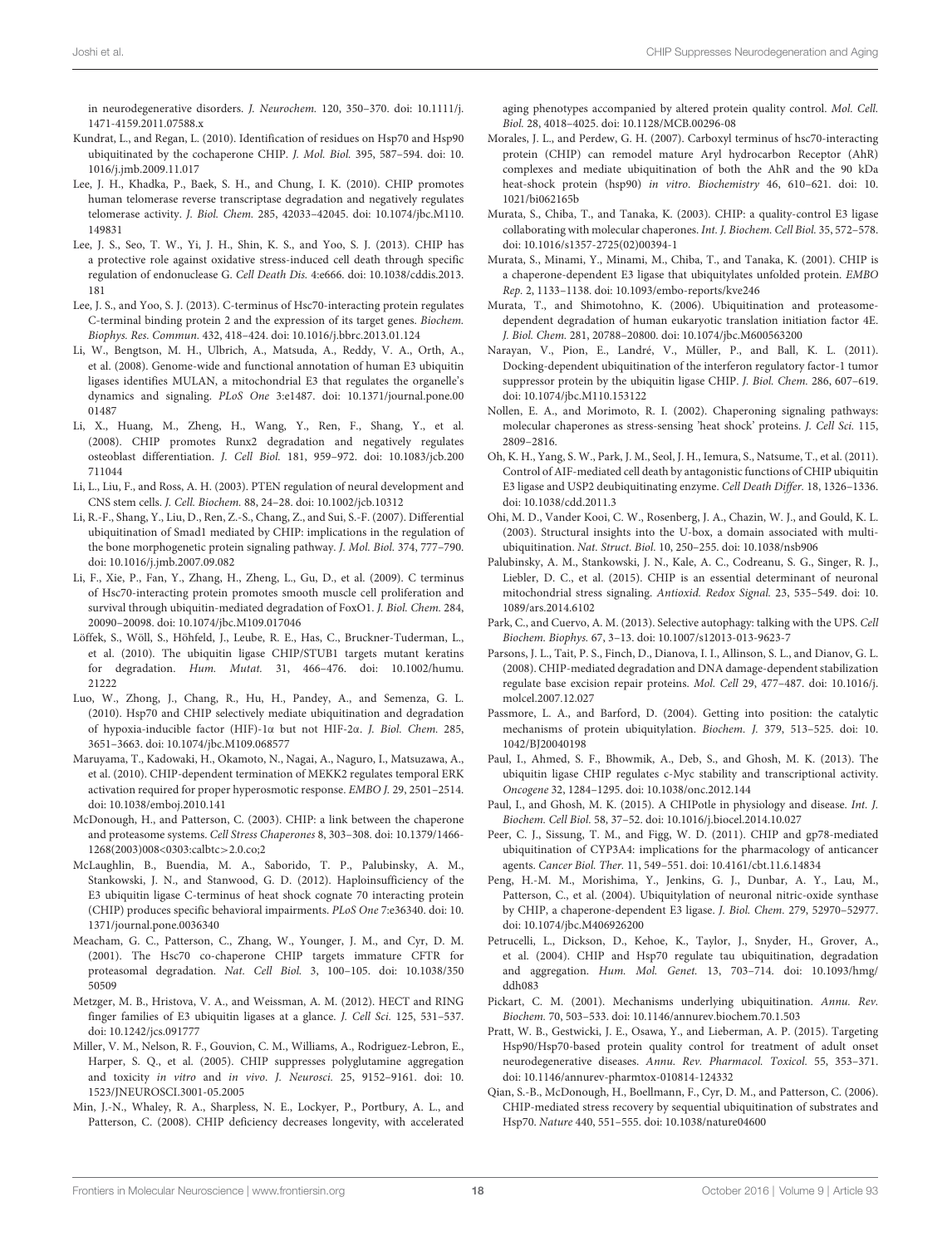- Rao, S. N., Sharma, J., Maity, R., and Jana, N. R. (2010). Co-chaperone CHIP stabilizes aggregate-prone malin, a ubiquitin ligase mutated in Lafora disease. J. Biol. Chem. 285, 1404–1413. doi: 10.1074/jbc.M109.006312
- Ronnebaum, S. M., Patterson, C., and Schisler, J. C. (2014). Emerging evidence of coding mutations in the ubiquitin-proteasome system associated with cerebellar ataxias. Hum. Genome Var. 1:14018. doi: 10.1038/hgv.2014.18
- Ronnebaum, S. M., Wu, Y., McDonough, H., and Patterson, C. (2013). The ubiquitin ligase CHIP prevents SirT6 degradation through noncanonical ubiquitination. Mol. Cell. Biol. 33, 4461–4472. doi: 10.1128/MCB.00480-13
- Sarkar, S., Brautigan, D. L., Parsons, S. J., and Larner, J. M. (2014). Androgen receptor degradation by the E3 ligase CHIP modulates mitotic arrest in prostate cancer cells. Oncogene 33, 26–33. doi: 10.1038/onc.2012.561
- Scaglione, K. M., Zavodszky, E., Todi, S. V., Patury, S., Xu, P., Rodríguez-Lebrón, E., et al. (2011). Ube2w and ataxin-3 coordinately regulate the ubiquitin ligase CHIP. Mol. Cell 43, 599–612. doi: 10.1016/j.molcel.2011.05.036
- Schulman, B. A., and Chen, Z. J. (2005). Protein ubiquitination: CHIPping away the symmetry. Mol. Cell 20, 653–655. doi: 10.1016/j.molcel.2005.11.019
- Schulz, R., Dobbelstein, M., and Moll, U. M. (2012). HSP90 inhibitor antagonizing MIF: the specifics of pleiotropic cancer drug candidates. Oncoimmunology 1, 1425–1426. doi: 10.4161/onci.21173
- Sedek, M., van der Velden, L. M., and Strous, G. J. (2014). Multimeric growth hormone receptor complexes serve as signaling platforms. J. Biol. Chem. 289, 65–73. doi: 10.1074/jbc.M113.523373
- Seglen, P. O., and Bohley, P. (1992). Autophagy and other vacuolar protein degradation mechanisms. Experientia 48, 158–172. doi: 10.1007/bf01923509
- Sengupta, S., Badhwar, I., Upadhyay, M., Singh, S., and Ganesh, S. (2011). Malin and laforin are essential components of a protein complex that protects cells from thermal stress. J. Cell Sci. 124, 2277–2286. doi: 10.1242/jcs.082800
- Shang, Y., Xu, X., Duan, X., Guo, J., Wang, Y., Ren, F., et al. (2014). Hsp70 and Hsp90 oppositely regulate TGF-β signaling through CHIP/Stub1. Biochem. Biophys. Res. Commun. 446, 387–392. doi: 10.1016/j.bbrc.2014.02.124
- Shang, Y., Zhao, X., Xu, X., Xin, H., Li, X., Zhai, Y., et al. (2009). CHIP functions an E3 ubiquitin ligase of Runx1. Biochem. Biophys. Res. Commun. 386, 242–246. doi: 10.1016/j.bbrc.2009.06.043
- Shen, M., Schmitt, S., Buac, D., and Dou, Q. P. (2013). Targeting the ubiquitinproteasome system for cancer therapy. Expert Opin. Ther. Targets 17, 1091–1108. doi: 10.1517/14728222.2013.815728
- Shi, C. H., Schisler, J. C., Rubel, C. E., Tan, S., Song, B., McDonough, H., et al. (2014). Ataxia and hypogonadism caused by the loss of ubiquitin ligase activity of the U box protein CHIP. Hum. Mol. Genet. 23, 1013–1024. doi: 10. 1093/hmg/ddt497
- Shi, Y., Wang, J., Li, J. D., Ren, H., Guan, W., He, M., et al. (2013). Identification of CHIP as a novel causative gene for autosomal recessive cerebellar ataxia. PLoS One 8:e81884. doi: 10.1371/journal.pone.0081884
- Shimura, H., Schwartz, D., Gygi, S. P., and Kosik, K. S. (2004). CHIP-Hsc70 complex ubiquitinates phosphorylated tau and enhances cell survival. J. Biol. Chem. 279, 4869–4876. doi: 10.1074/jbc.m305838200
- Shin, Y., Klucken, J., Patterson, C., Hyman, B. T., and McLean, P. J. (2005). The co-chaperone carboxyl terminus of Hsp70-interacting protein (CHIP) mediates alpha-synuclein degradation decisions between proteasomal and lysosomal pathways. J. Biol. Chem. 280, 23727–23734. doi: 10.1074/jbc.M5033 26200
- Sievers, F., Wilm, A., Dineen, D., Gibson, T. J., Karplus, K., Li, W., et al. (2011). Fast, scalable generation of high-quality protein multiple sequence alignments using Clustal Omega. Mol. Syst. Biol. 7:539. doi: 10.1038/msb.2011.75
- Slotman, J. A., da Silva Almeida, A. C., Hassink, G. C., van de Ven, R. H. A., van Kerkhof, P., Kuiken, H. J., et al. (2012). Ubc13 and COOH terminus of Hsp70-interacting protein (CHIP) are required for growth hormone receptor endocytosis. J. Biol. Chem. 287, 15533–15543. doi: 10.1074/jbc.M111.302521
- Sobol, R. W. (2008). CHIPping away at base excision repair. Mol. Cell 29, 413–415. doi: 10.1016/j.molcel.2008.02.004
- Soss, S. E., Rose, K. L., Hill, S., Jouan, S., and Chazin, W. J. (2015). Biochemical and proteomic analysis of ubiquitination of Hsc70 and Hsp70 by the E3 ligase CHIP. PLoS One 10:e0128240. doi: 10.1371/journal.pone.0128240
- Soss, S. E., Yue, Y., Dhe-Paganon, S., and Chazin, W. J. (2011). E2 conjugating enzyme selectivity and requirements for function of the E3 ubiquitin ligase CHIP. J. Biol. Chem. 286, 21277–21286. doi: 10.1074/jbc.M111.224006
- Su, L., Zhang, Y., Zhang, C. Y., Zhang, A. L., Mei, X. L., Zhao, Z. J., et al. (2013). Genetic screening for mutations in the chip gene in intracranial aneurysm

patients of Chinese Han nationality. Asian Pac. J. Cancer Prev. 14, 1687–1689. doi: 10.7314/apjcp.2013.14.3.1687

- Sun, X., Fratz, S., Sharma, S., Hou, Y., Rafikov, R., Kumar, S., et al. (2011). C-terminus of heat shock protein 70-interacting protein-dependent GTP cyclohydrolase I degradation in lambs with increased pulmonary blood flow. Am. J. Respir. Cell Mol. Biol. 45, 163–171. doi: 10.1165/rcmb.2009-0467OC
- Sun, C., Li, H. L., Shi, M. L., Liu, Q. H., Bai, J., and Zheng, J. N. (2014). Diverse roles of C-terminal Hsp70-interacting protein (CHIP) in tumorigenesis. J. Cancer Res. Clin. Oncol. 140, 189–197. doi: 10.1007/s00432-013-1571-5
- Tatham, M. H., Plechanovová, A., Jaffray, E. G., Salmen, H., and Hay, R. T. (2013). Ube2W conjugates ubiquitin to alpha-amino groups of protein N-termini. Biochem. J. 453, 137–145. doi: 10.1042/BJ20130244
- Teng, Y., Rezvani, K., and De Biasi, M. (2015). UBXN2A regulates nicotinic receptor degradation by modulating the E3 ligase activity of CHIP. Biochem. Pharmacol. 97, 518–530. doi: 10.1016/j.bcp.2015.08.084
- Tetzlaff, J. E., Putcha, P., Outeiro, T. F., Ivanov, A., Berezovska, O., Hyman, B. T., et al. (2008). CHIP targets toxic β-synuclein oligomers for degradation. J. Biol. Chem. 283, 17962–17968. doi: 10.1074/jbc.M802283200
- Theodoraki, M. A., and Caplan, A. J. (2012). Quality control and fate determination of Hsp90 client proteins. Biochim. Biophys. Acta 1823, 683–688. doi: 10.1016/j.bbamcr.2011.08.006
- Tsou, W. L., Burr, A. A., Ouyang, M., Blount, J. R., Scaglione, K. M., and Todi, S. V. (2013). Ubiquitination regulates the neuroprotective function of the deubiquitinase ataxin-3 in vivo. J. Biol. Chem. 288, 34460–34469. doi: 10. 1074/jbc.M113.513903
- Tsukahara, F., and Maru, Y. (2010). Bag1 directly routes immature BCR-ABL for proteasomal degradation. Blood 116, 3582–3592. doi: 10.1182/blood-2009-10- 249623
- Tsvetkov, P., Adamovich, Y., Elliott, E., and Shaul, Y. (2011). E3 ligase STUB1/CHIP regulates NAD(P)H:quinone oxidoreductase 1 (NQO1) accumulation in aged brain, a process impaired in certain Alzheimer disease patients. J. Biol. Chem. 286, 8839–8845. doi: 10.1074/jbc.M110. 193276
- Upadhyay, A., Amanullah, A., Chhangani, D., Mishra, R., and Mishra, A. (2015). Selective multifaceted E3 ubiquitin ligases barricade extreme defense: potential therapeutic targets for neurodegeneration and ageing. Ageing Res. Rev. 24, 138–159. doi: 10.1016/j.arr.2015.07.009
- Urushitani, M., Kurisu, J., Tateno, M., Hatakeyama, S., Nakayama, K., Kato, S., et al. (2004). CHIP promotes proteasomal degradation of familial ALS-linked mutant SOD1 by ubiquitinating Hsp/Hsc70. J. Neurochem. 90, 231–244. doi: 10. 1111/j.1471-4159.2004.02486.x
- Uversky, V. N., and Fink, A. (2007). Protein Misfolding, Aggregation and Conformational Diseases: Part B: Molecular Mechanisms of Conformational Diseases. Berlin: Springer Science and Business Media.
- Wang, X., and DeFranco, D. B. (2005). Alternative effects of the ubiquitinproteasome pathway on glucocorticoid receptor down-regulation and transactivation are mediated by CHIP, an E3 ligase. Mol. Endocrinol. 19, 1474–1482. doi: 10.1210/me.2004-0383
- Wang, Y., Guan, S., Acharya, P., Liu, Y., Thirumaran, R. K., Brandman, R., et al. (2012). Multisite phosphorylation of human liver cytochrome P450 3A4 enhances its gp78-and CHIP-mediated ubiquitination: a pivotal role of its SER-478 residue in the gp78-catalyzed reaction. Mol. Cell. Proteomics 11:M111.010132. doi: 10.1074/mcp.M111.010132
- Wang, S., Li, Y., Hu, Y. H., Song, R., Gao, Y., Liu, H. Y., et al. (2013a). STUB1 is essential for T-cell activation by ubiquitinating CARMA1. Eur. J. Immunol. 43, 1034–1041. doi: 10.1002/eji.201242554
- Wang, S., Wu, X., Zhang, J., Chen, Y., Xu, J., Xia, X., et al. (2013b). CHIP functions as a novel suppressor of tumour angiogenesis with prognostic significance in human gastric cancer. Gut 62, 496–508. doi: 10.1136/gutjnl-2011-301522
- Wang, Y., and Mandelkow, E. (2012). Degradation of tau protein by autophagy and proteasomal pathways. Biochem. Soc. Trans. 40, 644–652. doi: 10. 1042/BST20120071
- Wang, Q., Song, F., Zhang, C., Zhao, X., Zhu, Z., Yu, S., et al. (2011). Carboxylterminus of Hsc70 interacting protein mediates 2,5-hexanedione-induced neurofilament medium chain degradation. Biochem. Pharmacol. 81, 793–799. doi: 10.1016/j.bcp.2010.12.021
- Wang, J., Zhao, Q., Qi, Q., Gu, H. Y., Rong, J. J., Mu, R., et al. (2011). Gambogic acid-induced degradation of mutant p53 is mediated by proteasome and related to CHIP. J. Cell. Biochem. 112, 509–519. doi: 10.1002/jcb.22941